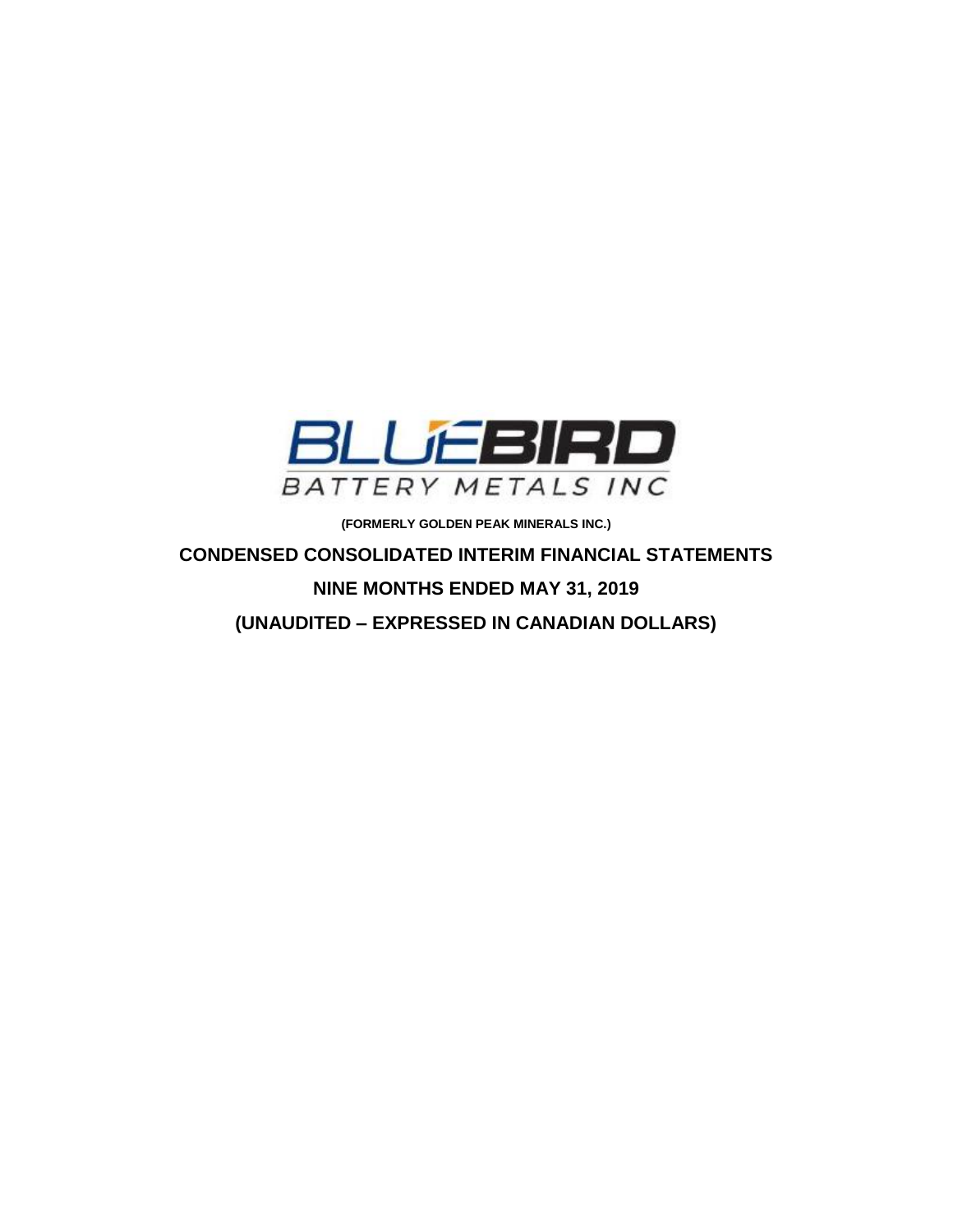# **NOTICE OF NO AUDITOR REVIEW OF CONDENSED CONSOLIDATED INTERIM FINANCIAL STATEMENTS**

Under National Instrument 51-102, Part 4, subsection 4.3(3) (a), if an auditor has not performed a review of the condensed consolidated interim financial statements, they must be accompanied by a notice indicating that the condensed consolidated interim financial statements have not been reviewed by an auditor.

The accompanying unaudited condensed consolidated interim financial statements of the Company have been prepared by and are the responsibility of the Company's management.

The Company's independent auditor has not performed a review of these condensed consolidated interim financial statements in accordance with standards established by the Chartered Professional Accountants of Canada for a review of condensed consolidated interim financial statements by an entity's auditor.

July 19, 2019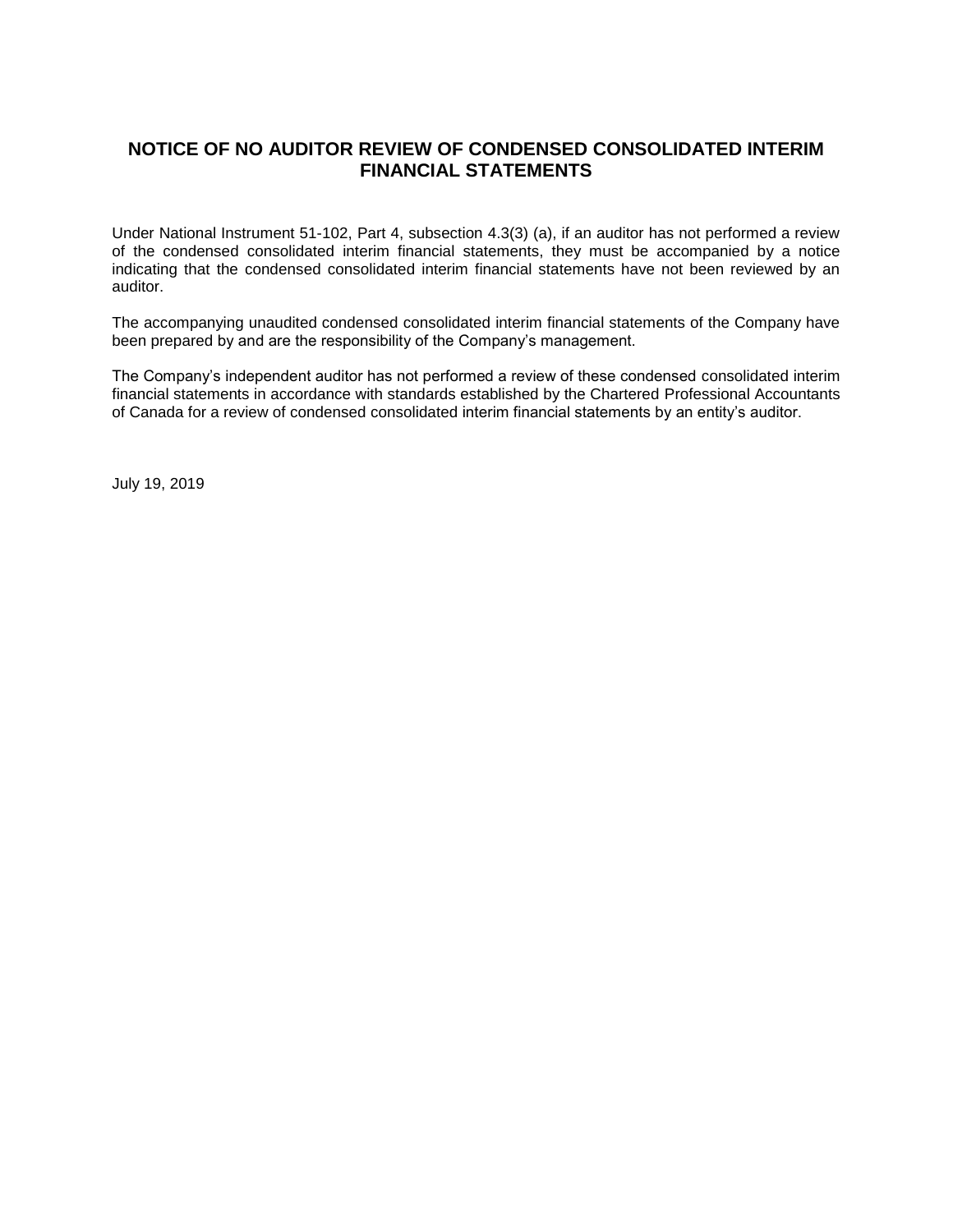### **BLUEBIRD BATTERY METALS INC. (formerly Golden Peak Minerals Inc.) Condensed Consolidated Interim Statements of Financial Position (Unaudited – Expressed in Canadian Dollars)**

|                                                                                | May 31,<br>2019    |      | August 31,<br>2018 |
|--------------------------------------------------------------------------------|--------------------|------|--------------------|
| <b>ASSETS</b>                                                                  |                    |      |                    |
| Current                                                                        |                    |      |                    |
| Cash                                                                           | \$<br>27,817       | - \$ | 260,836            |
| Amounts receivable                                                             | 21,163             |      | 81,845             |
| Prepaid expenses                                                               | 11,660             |      | 79,536             |
|                                                                                | 60,640             |      | 422,217            |
| Exploration and evaluation assets (Notes 6 and 7)                              | 4,115,716          |      | 2,413,801          |
|                                                                                | \$<br>4,176,356    | \$   | 2,836,018          |
| <b>LIABILITIES AND SHAREHOLDERS' EQUITY</b><br><b>Liabilities</b>              |                    |      |                    |
|                                                                                |                    |      |                    |
| Current                                                                        |                    |      |                    |
| Accounts payable and accrued liabilities (Note 7)                              | \$<br>812,854      | \$   | 419,643            |
| Loan payable (Note 7)                                                          | 125,000<br>937,854 |      | 419,643            |
|                                                                                |                    |      |                    |
| <b>Shareholders' Equity</b>                                                    |                    |      |                    |
| Share capital (Note 8)                                                         | 12,685,883         |      | 10,781,930         |
| Contributed surplus                                                            | 1,733,683          |      | 1,268,708          |
| Deficit                                                                        | (11, 184, 648)     |      | (9,636,636)        |
| Accumulated other comprehensive income - Cumulative translation<br>adjustments | 3,584              |      | 2,373              |
|                                                                                | 3,238,502          |      | 2,416,375          |
|                                                                                | \$<br>4,176,356    | \$   | 2,836,018          |

Going Concern (Note 2)

Authorized for issuance on behalf of the Board on July 19, 2019:

 *"Leigh Hughes"* Director

 *"Jeremy Ross"* Director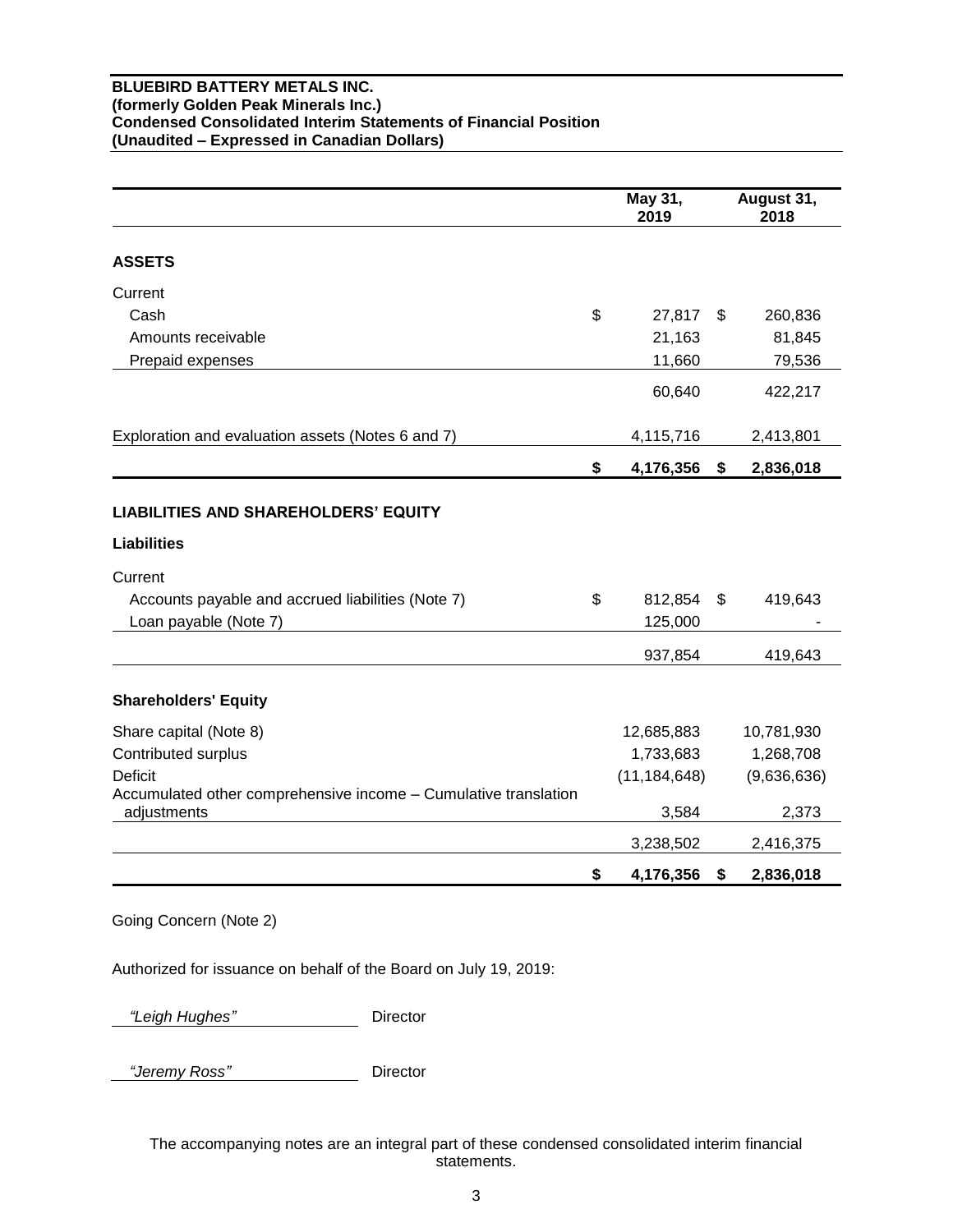# **BLUEBIRD BATTERY METALS INC. (formerly Golden Peak Minerals Inc.) Condensed Consolidated Interim Statements of Comprehensive Loss (Unaudited – Expressed in Canadian Dollars)**

|                                                                                                                                                      | <b>Three Months Ended</b> |    |                  | <b>Nine Months Ended</b> |                  |                               |
|------------------------------------------------------------------------------------------------------------------------------------------------------|---------------------------|----|------------------|--------------------------|------------------|-------------------------------|
|                                                                                                                                                      | May 31, 2019              |    | May 31, 2018     |                          | May 31, 2019     | May 31, 2018                  |
| <b>Expenses</b>                                                                                                                                      |                           |    |                  |                          |                  |                               |
| Consulting fees (Note 7)                                                                                                                             | \$<br>130,589             | \$ | 111,500          | - \$                     | 380,777 \$       | 433,944                       |
| Foreign exchange loss                                                                                                                                | 1,565                     |    |                  |                          | 17,015           |                               |
| Management fees (Note 7)                                                                                                                             | 60,000                    |    | 52,500           |                          | 242,500          | 87,500                        |
| Office and general (Note 7)                                                                                                                          | 12,405                    |    | 10,485           |                          | 35,133           | 24,890                        |
| Professional fees                                                                                                                                    | 23,546                    |    | 27,133           |                          | 84,095           | 39,351                        |
| Rent (Note 7)                                                                                                                                        | 6,000                     |    | 9,000            |                          | 24,000           | 27,000                        |
| Share-based payments (Notes 7 and 8)                                                                                                                 | 85,110                    |    | 247,405          |                          | 552,862          | 247,405                       |
| Shareholder communications and investor relations                                                                                                    | 51,875                    |    | 70,346           |                          | 147,773          | 79,491                        |
| Transfer agent and filing fees                                                                                                                       | 4,268                     |    | 19,961           |                          | 17,043           | 32,195                        |
| Travel                                                                                                                                               | 7,145                     |    | 112,719          |                          | 46,814           | 114,171                       |
|                                                                                                                                                      |                           |    |                  |                          |                  |                               |
| <b>Loss Before Other Items</b>                                                                                                                       | (382, 503)                |    | (661, 049)       |                          | (1,548,012)      | (1,085,947)                   |
| <b>Other Items</b><br>Impairment of exploration and evaluation assets<br>(Note 6)<br>Other income<br>Part XII.6 tax                                  |                           |    | (372,000)        |                          |                  | (4,305,922)<br>25,338<br>(57) |
|                                                                                                                                                      |                           |    | (372,000)        |                          |                  | (4,280,641)                   |
| <b>Net Loss for the Period</b>                                                                                                                       | (382, 503)                |    | (1,033,049)      |                          | (1,548,012)      | (5,366,588)                   |
| <b>Other Comprehensive Income</b><br>Items that may be reclassified subsequently to income<br>or loss:<br>Exchange difference on translating foreign |                           |    |                  |                          |                  |                               |
| operations                                                                                                                                           | 348                       |    |                  |                          | 1,211            |                               |
| <b>Comprehensive Loss for the Period</b>                                                                                                             | \$<br>$(382, 155)$ \$     |    | $(1,033,049)$ \$ |                          | $(1,546,801)$ \$ | (5,366,588)                   |
| Loss per Share - Basic and Diluted                                                                                                                   | \$<br>$(0.01)$ \$         |    | $(0.03)$ \$      |                          | $(0.03)$ \$      | (0.22)                        |
| <b>Weighted Average Number of Common Shares</b><br>Outstanding                                                                                       | 48,222,451                |    | 33,138,497       |                          | 47,003,354       | 24,019,669                    |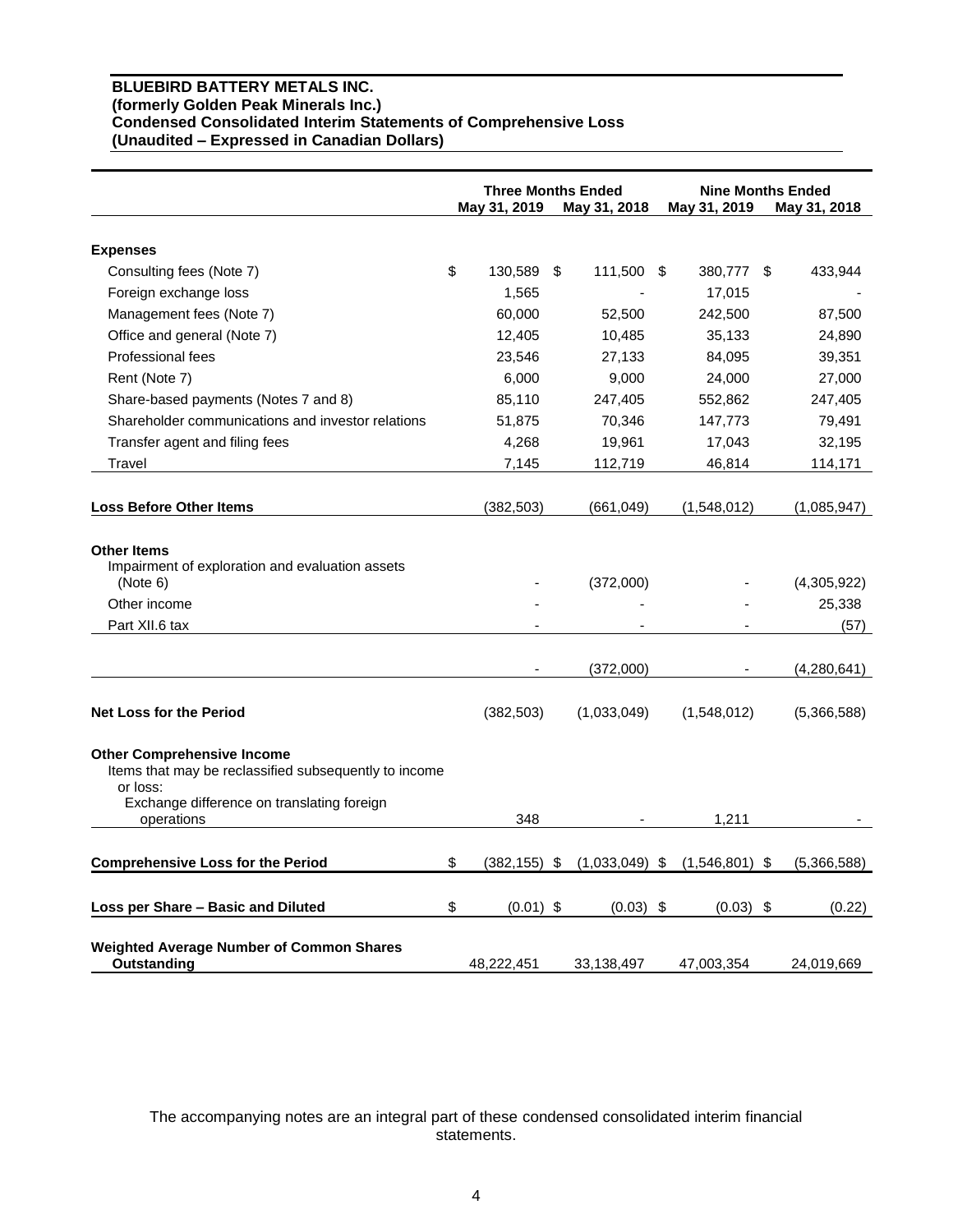### **BLUEBIRD BATTERY METALS INC. (formerly Golden Peak Minerals Inc.) Condensed Consolidated Interim Statements of Changes in Equity (Unaudited – Expressed in Canadian Dollars)**

|                                                               |                            | <b>Share Capital</b> |                                      |                      |                                                 |                 |
|---------------------------------------------------------------|----------------------------|----------------------|--------------------------------------|----------------------|-------------------------------------------------|-----------------|
|                                                               | Number of<br><b>Shares</b> | <b>Share Capital</b> | <b>Contributed</b><br><b>Surplus</b> | <b>Deficit</b>       | Accumulated<br>Other<br>Comprehensive<br>Income | <b>Total</b>    |
| Balance, August 31, 2017                                      | 17,855,453                 | \$<br>6,644,799      | \$<br>839,716                        | \$<br>(3,336,391)    | \$                                              | \$<br>4,148,124 |
| Private placements                                            | 14,144,546                 | 1,697,346            |                                      |                      |                                                 | 1,697,346       |
| Share issuance costs<br>Shares issued for exploration and     |                            | (165, 708)           | 72,557                               |                      |                                                 | (93, 151)       |
| evaluation assets                                             | 6,611,058                  | 1,896,707            |                                      |                      |                                                 | 1,896,707       |
| Warrants exercised                                            | 673,000                    | 134,600              |                                      |                      |                                                 | 134,600         |
| Stock options granted                                         |                            |                      | 247,405                              |                      |                                                 | 247,405         |
| Net loss for the period                                       |                            |                      |                                      | (5,366,588)          |                                                 | (5,366,588)     |
| <b>Balance, May 31, 2018</b>                                  | 39,284,057                 | 10,207,744           | 1,159,678                            | (8,702,979)          |                                                 | 2,664,443       |
| Share issuance cost recovery                                  |                            | 20,571               | (20, 571)                            |                      |                                                 |                 |
| Warrants exercised                                            | 3,217,992                  | 553,615              |                                      |                      |                                                 | 553,615         |
| Stock options granted                                         |                            |                      | 129,601                              |                      |                                                 | 129,601         |
| Net loss for the period<br>Exchange difference on translating |                            |                      |                                      | (933, 657)           |                                                 | (933, 657)      |
| foreign operations                                            |                            |                      |                                      |                      | 2,373                                           | 2,373           |
| Balance, August 31, 2018<br>Shares issued for exploration and | 42,502,049                 | 10,781,930           | 1,268,708                            | (9,636,636)          | 2,373                                           | 2,416,375       |
| evaluation assets                                             | 3,508,631                  | 1,067,719            |                                      |                      |                                                 | 1,067,719       |
| Warrants exercised                                            | 3,787,699                  | 628,347              |                                      |                      |                                                 | 628,347         |
| Stock options exercised                                       | 600,000                    | 207,887              | (87, 887)                            |                      |                                                 | 120,000         |
| Stock options granted                                         |                            |                      | 552,862                              |                      |                                                 | 552,862         |
| Net loss for the period<br>Exchange difference on translating |                            |                      |                                      | (1,548,012)          |                                                 | (1,548,012)     |
| foreign operations                                            |                            |                      |                                      |                      | 1,211                                           | 1,211           |
| <b>Balance, May 31, 2019</b>                                  | 50,398,379                 | 12,685,883<br>\$     | \$<br>1,733,683                      | (11, 184, 648)<br>\$ | \$<br>3,584                                     | \$<br>3,238,502 |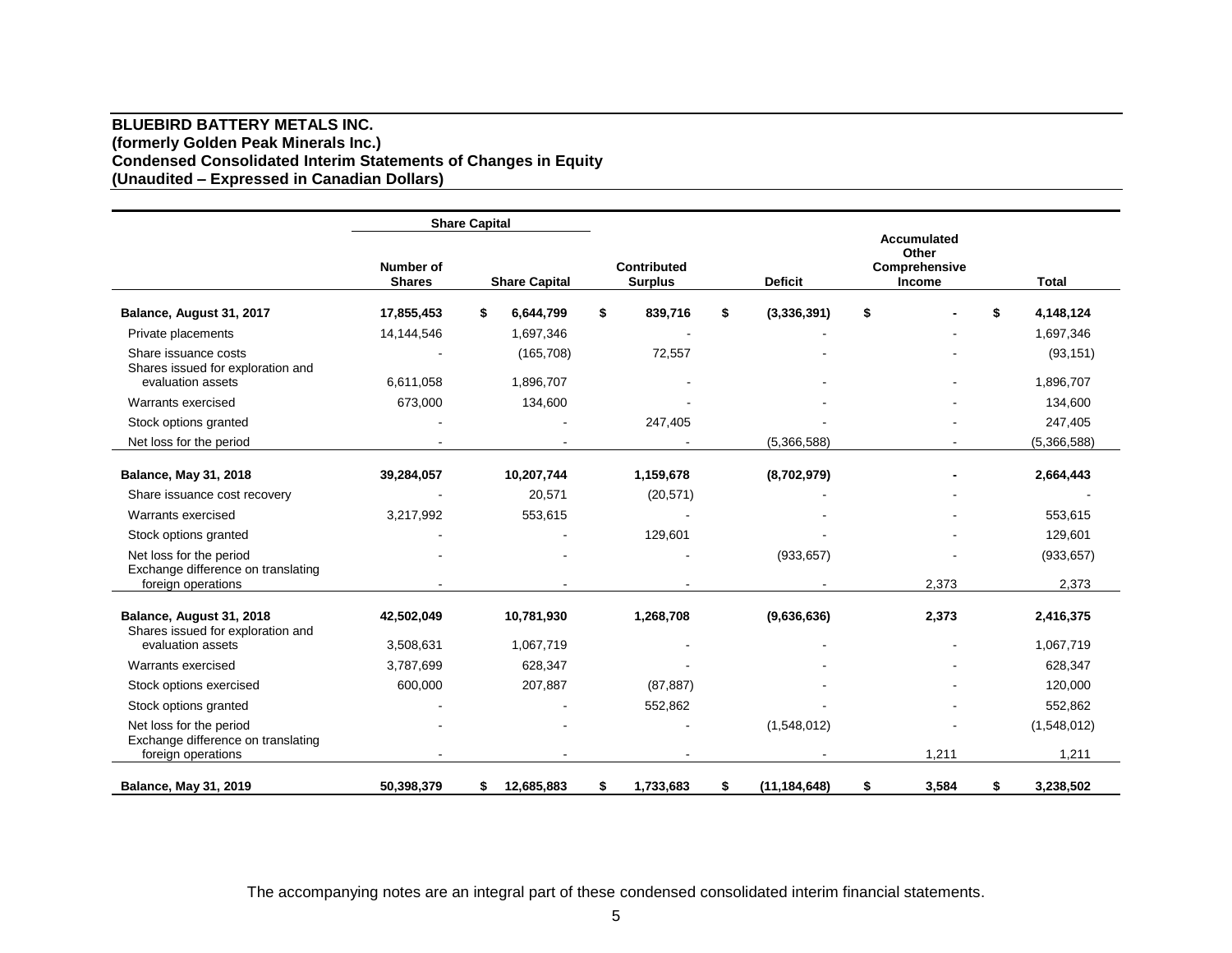# **BLUEBIRD BATTERY METALS INC. (formerly Golden Peak Minerals Inc.) Condensed Consolidated Interim Statements of Cash Flows For the Nine Months Ended (Unaudited – Expressed in Canadian Dollars)**

|                                                                                                                                           |               | May 31,<br>2019  | May 31,<br>2018 |
|-------------------------------------------------------------------------------------------------------------------------------------------|---------------|------------------|-----------------|
| <b>Operating Activities</b>                                                                                                               |               |                  |                 |
| Net loss for the period                                                                                                                   | \$            | $(1,548,012)$ \$ | (5,366,588)     |
| Items not involving cash:                                                                                                                 |               |                  |                 |
| Impairment of exploration and evaluation assets                                                                                           |               |                  | 4,305,922       |
| Share-based payments                                                                                                                      |               | 552,862          | 247,405         |
| Other income                                                                                                                              |               |                  | (25, 338)       |
| Changes in non-cash working capital balances:                                                                                             |               |                  |                 |
| Amounts receivable                                                                                                                        |               | 60,682           | 27,975          |
| Prepaid expenses                                                                                                                          |               | 67,876           | (43,588)        |
| Accounts payable and accrued liabilities                                                                                                  |               | 432,868          | 61,574          |
| <b>Cash Used in Operating Activities</b>                                                                                                  |               | (433,724)        | (792, 638)      |
| <b>Investing Activity</b>                                                                                                                 |               |                  |                 |
| Exploration and evaluation asset expenditures, net                                                                                        |               | (672,642)        | (304, 657)      |
| <b>Cash Used in Investing Activity</b>                                                                                                    |               | (672, 642)       | (304, 657)      |
| <b>Financing Activities</b>                                                                                                               |               |                  |                 |
| Shares issued for cash                                                                                                                    |               | 748,347          | 1,831,946       |
| Share issuance costs                                                                                                                      |               |                  | (93, 151)       |
| Proceeds from loan payable                                                                                                                |               | 125,000          |                 |
| <b>Cash Provided by Financing Activities</b>                                                                                              |               | 873,347          | 1,738,795       |
|                                                                                                                                           |               |                  |                 |
| <b>Change in Cash</b>                                                                                                                     |               | (233, 019)       | 641,500         |
| <b>Cash, Beginning of Period</b>                                                                                                          |               | 260,836          | 178,018         |
| <b>Cash, End of Period</b>                                                                                                                | \$            | 27,817           | \$<br>819,518   |
|                                                                                                                                           |               |                  |                 |
| <b>Non-cash Transactions and Supplemental Disclosures</b>                                                                                 |               |                  |                 |
| Shares issued for exploration and evaluation assets (Notes 6 and 8)<br>Exploration and evaluation asset expenditures included in accounts | $\frac{1}{2}$ | 1,067,719        | \$<br>1,896,707 |
| payable and accrued liabilities (opening)                                                                                                 | \$            | 318,538          | \$<br>89,691    |
| Exploration and evaluation asset expenditures included in accounts                                                                        |               |                  |                 |
| payable and accrued liabilities (closing)                                                                                                 | \$            | 278,881          | \$<br>180,750   |
| Interest paid                                                                                                                             | \$            |                  | \$              |
| Income taxes paid                                                                                                                         | \$            |                  | \$              |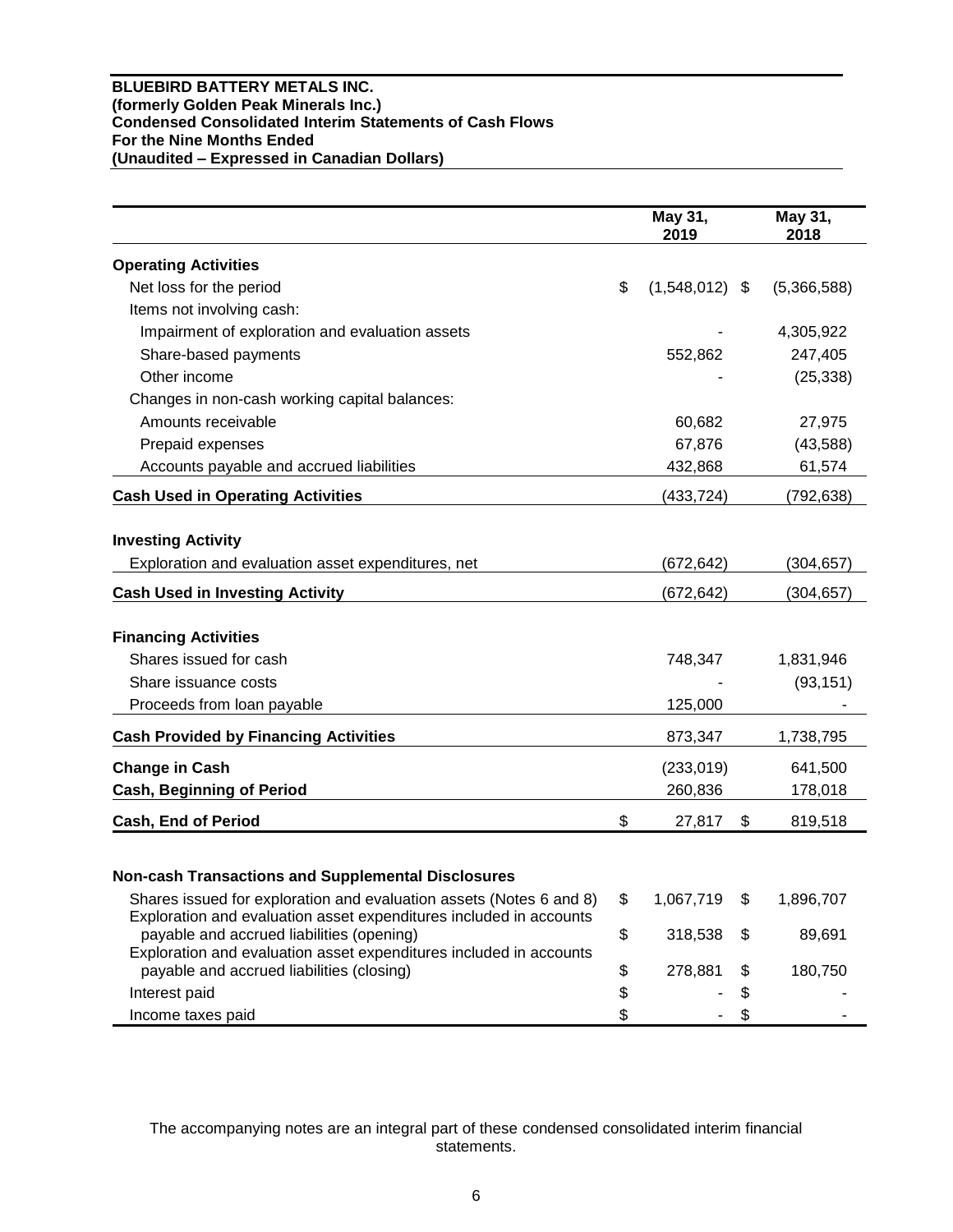# **1. NATURE AND CONTINUANCE OF OPERATIONS**

BlueBird Battery Metals Inc. (formerly Golden Peak Minerals Inc.) (the "Company") is an exploration stage company incorporated pursuant to the British Columbia *Business Corporations Act* on March 31, 2011. The principal business of the Company is the identification, evaluation and acquisition of mineral properties, as well as exploration of mineral properties once acquired. The Company changed its name from Golden Peak Minerals Inc. to BlueBird Battery Metals Inc. on April 17, 2018. The Company's shares are listed for trading on the TSX Venture Exchange ("TSX-V") under the symbol "BATT" and on the OTCQB under the symbol "BBBMF". The address of the Company's corporate office and its principal place of business is 1680 – 200 Burrard Street, Vancouver, British Columbia, Canada, V6C 3L6.

### **2. GOING CONCERN**

These condensed consolidated interim financial statements have been prepared on the basis of accounting principles applicable to a going concern, which assumes that the Company will continue in operation for the foreseeable future and will be able to realize its assets and discharge its liabilities in the normal course of operations.

The Company has incurred a net loss of \$1,548,012 for the nine months ended May 31, 2019 (2018 - \$5,366,588) and has an accumulated deficit of \$11,184,648 at May 31, 2019 (August 31, 2018 - \$9,636,636). These factors indicate the existence of a material uncertainty that may cast significant doubt about the Company's ability to continue as a going concern.

The Company's ability to continue its operations and to realize assets at their carrying values is dependent upon its ability to fund its existing acquisition and exploration commitments on its exploration and evaluation assets when they come due, which would cease to exist if the Company decides to terminate its commitments, and to cover its operating costs. The Company may be able to generate working capital to fund its operations by the sale of its exploration and evaluation assets or raising additional capital through equity markets. However, there is no assurance it will be able to raise funds in the future. These condensed consolidated interim financial statements do not give effect to any adjustments required to realize its assets and discharge its liabilities in other than the normal course of business and at amounts different from those reflected in the accompanying condensed consolidated interim financial statements.

### **3. BASIS OF PREPARATION**

a) Statement of compliance

The condensed consolidated interim financial statements of the Company have been prepared in accordance with International Accounting Standard ("IAS") 34 *Interim Financial Reporting*.

The condensed consolidated interim financial statements of the Company should be read in conjunction with the Company's 2018 annual financial statements that have been prepared in accordance with International Financial Reporting Standards ("IFRS"), as issued by the International Accounting Standards Board.

These condensed consolidated interim financial statements were reviewed by the Audit Committee and approved and authorized for issue by the Board of Directors on July 19, 2019.

b) Measurement basis

These condensed consolidated interim financial statements have been prepared under the historical cost basis, except for certain financial instruments that have been measured at fair value. These condensed consolidated interim financial statements have been prepared under the accrual basis of accounting, except for cash flow information.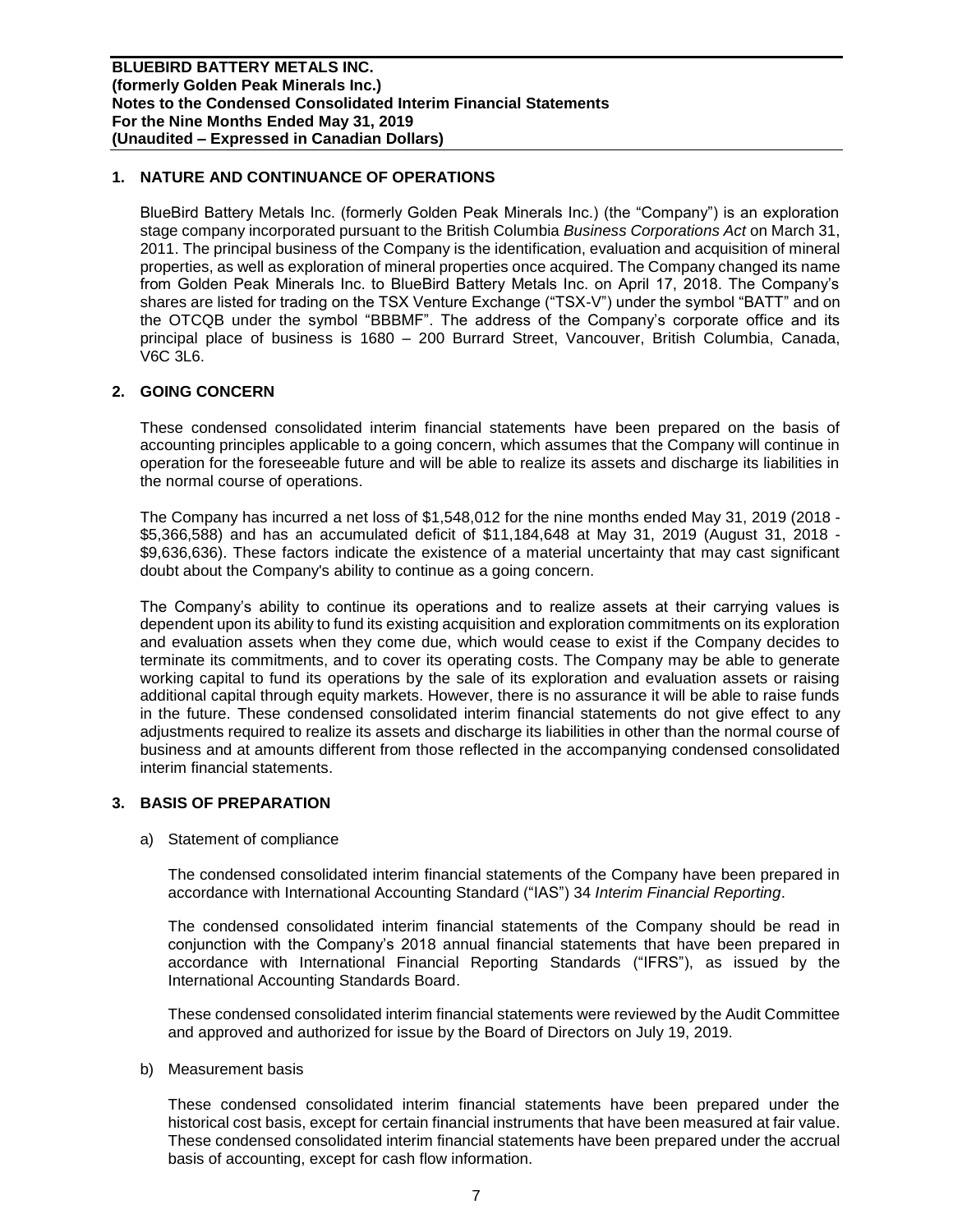### **3. BASIS OF PREPARATION** (Continued)

c) Subsidiary

These condensed consolidated interim financial statements include the accounts of the Company and its wholly owned subsidiary, BlueBird Battery Metals Australia Pty. Ltd., which was incorporated in Australia on April 10, 2018. Intercompany balances and transactions are eliminated in preparation of the Company's condensed consolidated interim financial statements.

d) Foreign currency translation

The functional currency of the Company is the Canadian dollar. The functional currency of the Company's Australian subsidiary is the Australian dollar, which is determined to be the currency of the primary economic environment in which the subsidiary operates.

Transactions in currencies other than the functional currency are recorded at the exchange rates prevailing on the dates of the transactions. At each reporting date, monetary assets and liabilities denominated in foreign currencies are translated at the rates prevailing at the reporting date. Nonmonetary items are measured at historical cost in a functional currency and are not retranslated.

# **4. SIGNIFICANT ACCOUNTING POLICIES**

The condensed consolidated interim financial statements have been prepared, for all periods presented, following the same accounting policies and methods of computation as described in Note 4 to the audited consolidated financial statements for the year ended August 31, 2018, except for the Company's accounting policy for financial instruments

On September 1, 2018, the Company adopted IFRS 9 *Financial Instruments*. IFRS 9 introduces new requirements for classifying and measuring financial assets and liabilities. Additional amendments include introduction of a new hedge accounting model and a new expected-loss impairment model. Adoption of this accounting standard did not have an impact on the Company's condensed consolidated interim financial statements. Cash continued to be classified as fair value through profit or loss ("FVTPL"), receivables changed from loans and receivables to amortized cost, and accounts payable and accrued liabilities changed from other financial liabilities to amortized cost.

Effective September 1, 2018, the Company retrospectively adopted IFRS 15 *Revenue from Contracts with Customers*. The standard supersedes IAS 18 *Revenue* , IAS 11 *Construction Contracts* and related interpretations. The adoption of IFRS 15 did not result in any adjustments to the amounts recognized in the Company's condensed consolidated interim financial statements.

# **5. CRITICAL ACCOUNTING ESTIMATES AND JUDGMENTS**

The Company makes estimates and assumptions about the future that affect the reported amounts of assets and liabilities. Estimates and judgments are continually evaluated based on historical experience and other factors, including expectations of future events that are believed to be reasonable under the circumstances. In the future, actual experience may differ from these estimates and assumptions.

The effect of a change in an accounting estimate is recognized prospectively by including it in comprehensive income/loss in the year of the change, if the change affects that year only, or in the year of the change and future years, if the change affects both.

### *Critical judgments in applying accounting policies*

Information about critical judgments in applying accounting policies that have the most significant risk of causing material adjustment to the carrying amounts of assets and liabilities recognized in the condensed consolidated interim financial statements within the next financial year are discussed below.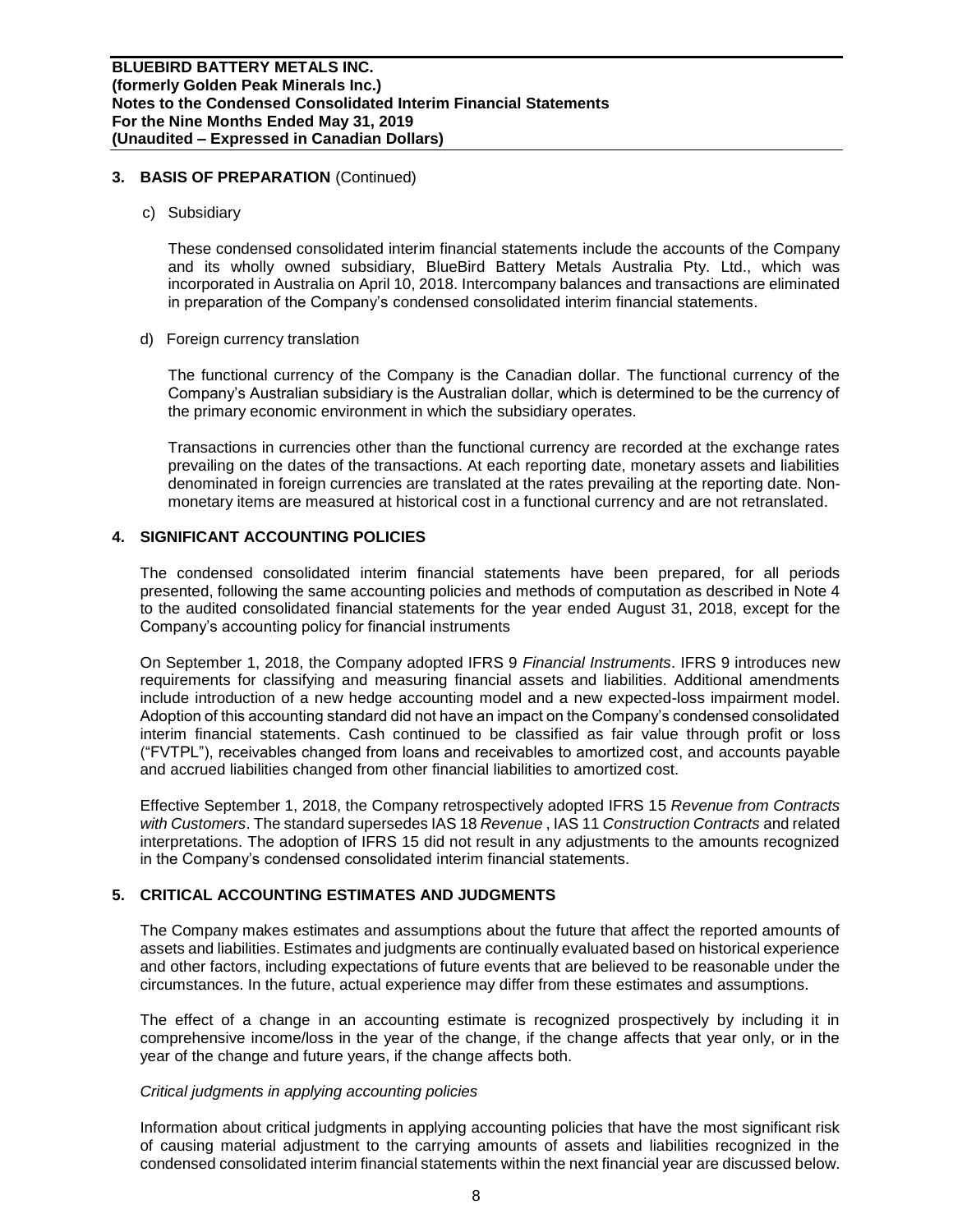# **5. CRITICAL ACCOUNTING ESTIMATES AND JUDGMENTS** (Continued)

a) Impairment of exploration and evaluation assets

The application of the Company's accounting policy for exploration and evaluation expenditures and impairment of the capitalized expenditures requires judgment in determining whether it is likely that future economic benefits will flow to the Company, which may be based on assumptions about future events or circumstances. Estimates and assumptions made may change if new information becomes available. If, after expenditure is capitalized, information becomes available suggesting that the recovery of expenditure is unlikely, the amount capitalized is written off in profit or loss in the year the new information becomes available.

b) Title to mineral property interests

Although the Company has taken steps to verify title to mineral properties in which it has an interest, these procedures do not guarantee the Company's title. Such properties may be subject to prior agreements or transfers and title may be affected by undetected defects.

c) Income taxes

Significant judgment is required in determining the provision for income taxes. There are many transactions and calculations undertaken during the ordinary course of business for which the ultimate tax determination is uncertain. The Company recognizes liabilities and contingencies for anticipated tax audit issues based on the Company's current understanding of the tax law. For matters where it is probable that an adjustment will be made, the Company records its best estimate of the tax liability, including the related interest and penalties in the current tax provision. Management believes they have adequately provided for the probable outcome of these matters; however, the final outcome may result in a materially different outcome than the amount included in the tax liabilities.

In addition, the Company recognizes deferred tax assets relating to tax losses carried forward to the extent that it is probable that taxable profit will be available against which a deductible temporary difference can be utilized. This is deemed to be the case when there are sufficient taxable temporary differences relating to the same taxation authority and the same taxable entity that are expected to reverse in the same year as the expected reversal of the deductible temporary difference, or in years into which a tax loss arising from the deferred tax asset can be carried back or forward. However, utilization of the tax losses also depends on the ability of the taxable entity to satisfy certain tests at the time the losses are recouped.

d) Going concern risk assessment

The Company's ability to continue its operations and to realize assets at their carrying values is dependent upon its ability to fund its existing acquisition and exploration commitments on its exploration and evaluation assets when they come due, which would cease to exist if the Company decides to terminate its commitments, and to cover its operating costs. The Company may be able to generate working capital to fund its operations by the sale of its exploration and evaluation assets or raising additional capital through equity markets. However, there is no assurance it will be able to raise funds in the future. These condensed consolidated interim financial statements do not give effect to any adjustments required to realize its assets and discharge its liabilities in other than the normal course of business and at amounts different from those reflected in the accompanying condensed consolidated interim financial statements.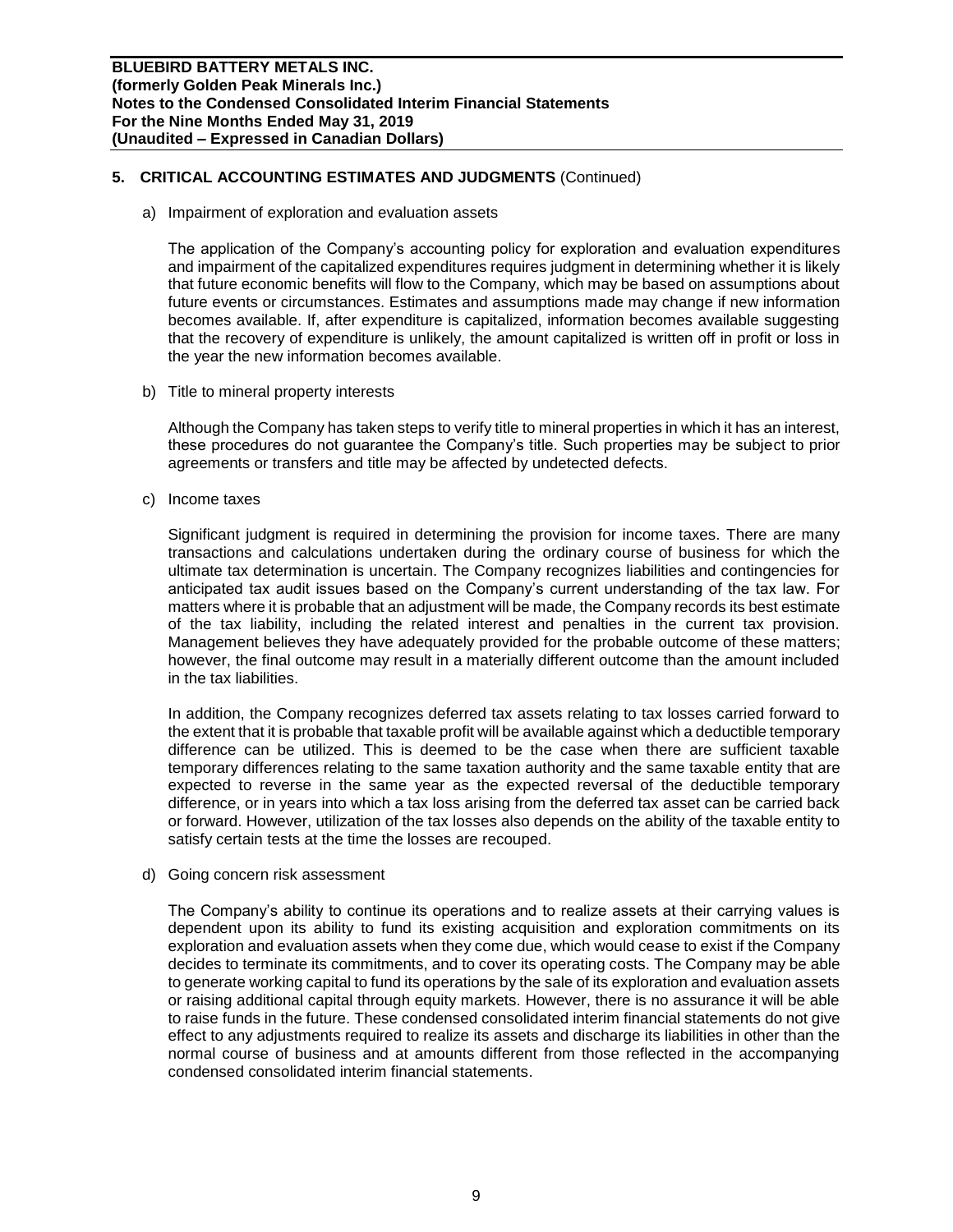# **5. CRITICAL ACCOUNTING ESTIMATES AND JUDGMENTS** (Continued)

#### *Key sources of estimation uncertainty*

The following are key assumptions concerning the future and other key sources of estimation uncertainty that have a significant risk of resulting in material adjustments to the condensed consolidated interim financial statements.

a) Decommissioning liabilities

Rehabilitation provisions have been created based on the Company's internal estimates. Assumptions, based on the current economic environment, have been made that management believes are a reasonable basis upon which to estimate the future liability. These estimates take into account any material changes to the assumptions that occur when reviewed regularly by management. Estimates are reviewed annually and are based on current regulatory requirements. Significant changes in estimates of contamination, restoration standards and techniques will result in changes to provisions from year to year. Actual rehabilitation costs will ultimately depend on future market prices for the rehabilitation costs that will reflect the market condition at the time the rehabilitation costs are actually incurred.

The final cost of the currently recognized rehabilitation provisions may be higher or lower than currently provided for. As at May 31, 2019, the Company has no known rehabilitation requirements, and accordingly, no provision has been made.

b) Fair value of stock options granted

The Company uses the Black-Scholes option pricing model to value the stock options granted during the year. The Black-Scholes model was developed for use in estimating the fair value of traded options that have no vesting restrictions and are fully transferable. The model requires management to make estimates that are subjective and may not be representative of actual results. Changes in assumptions can materially affect estimates of fair values.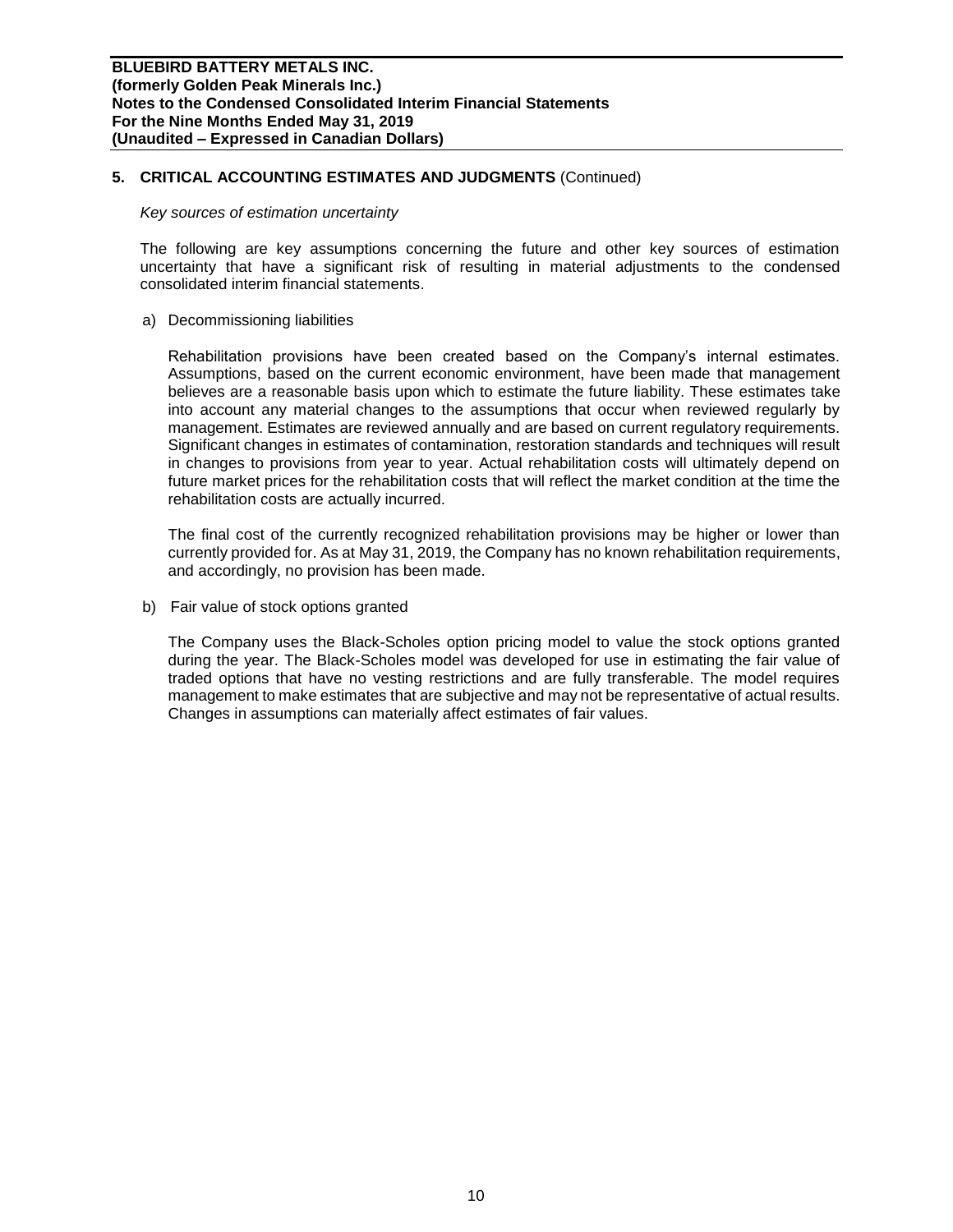**BLUEBIRD BATTERY METALS INC. (formerly Golden Peak Minerals Inc.) Notes to the Condensed Consolidated Interim Financial Statements For the Nine Months Ended May 31, 2019 (Unaudited – Expressed in Canadian Dollars)**

# **6. EXPLORATION AND EVALUATION ASSETS**

Total costs incurred on exploration and evaluation assets are summarized as follows:

|                                                                                                                                             |     |                                                          |                             |    | Atikwa Lake /                           |                        |                                                               |    |                                                                      |
|---------------------------------------------------------------------------------------------------------------------------------------------|-----|----------------------------------------------------------|-----------------------------|----|-----------------------------------------|------------------------|---------------------------------------------------------------|----|----------------------------------------------------------------------|
|                                                                                                                                             |     | <b>Canegrass</b>                                         | <b>Ashburton</b>            |    | Maybrun                                 | <b>Batt</b>            | Hemlo                                                         |    |                                                                      |
|                                                                                                                                             |     | Property                                                 | Property                    |    | <b>Properties</b>                       | Property               | <b>Properties</b>                                             |    | <b>Total</b>                                                         |
| <b>Acquisition Costs</b>                                                                                                                    |     |                                                          |                             |    |                                         |                        |                                                               |    |                                                                      |
| Balance, August 31, 2017<br>Acquisition and option payments (cash)<br>Acquisition and option payments (shares)<br>Claim costs<br>Impairment | \$  | 50,000<br>945,707                                        | \$<br>25,000                | S  | 725,953<br>1,331<br>(17,000)            | \$<br>25,000<br>67,500 | 2,290,022<br>883,500<br>1,016<br>(3, 174, 538)                | S  | 3,015,975<br>100,000<br>1,896,707<br>2,347<br>(3, 191, 538)          |
| Balance, August 31, 2018<br>Acquisition and option payments (shares)<br>Claim costs                                                         |     | 995,707<br>553,125                                       | 25,000<br>514,594<br>81,323 |    | 710,284<br>1,209                        | 92,500                 |                                                               |    | 1,823,491<br>1,067,719<br>82,532                                     |
| <b>Balance, May 31, 2019</b>                                                                                                                | \$  | 1,548,832                                                | \$<br>620,917               | \$ | 711,493                                 | \$<br>92,500           | \$                                                            | S  | 2,973,742                                                            |
| <b>Deferred Exploration Expenditures</b>                                                                                                    |     |                                                          |                             |    |                                         |                        |                                                               |    |                                                                      |
| Balance, August 31, 2017<br>Camp and other<br>Drilling<br>Geological<br>Geophysics<br>Impairment                                            | \$  | 5,077<br>90,933<br>114,911<br>63,972                     | \$<br>4,685<br>3,335        | \$ | 181,046<br>6,000<br>84,350<br>(12, 628) | \$<br>48,629           | \$<br>914,383<br>15,100<br>13,750<br>158,523<br>(1, 101, 756) | S  | 1,095,429<br>30,862<br>90,933<br>264,975<br>222,495<br>(1, 114, 384) |
| Balance, August 31, 2018<br>Camp and other (recovery)<br>Drilling<br>Geological<br>Geophysics<br>Currency translation difference            |     | 274,893<br>158<br>255,182<br>132,125<br>124,046<br>(606) | 8,020<br>3,195<br>(23)      |    | 258,768<br>(2,970)<br>18,900            | 48,629<br>21,657       |                                                               |    | 590,310<br>(2,812)<br>255,182<br>175,877<br>124,046<br>(629)         |
| <b>Balance, May 31, 2019</b>                                                                                                                | \$  | 785,798                                                  | \$<br>11,192                | \$ | 274,698                                 | \$<br>70,286           | \$                                                            |    | 1,141,974                                                            |
| <b>Total Exploration and Evaluation Assets</b>                                                                                              |     |                                                          |                             |    |                                         |                        |                                                               |    |                                                                      |
| Balance, August 31, 2018                                                                                                                    | \$. | 1,270,600                                                | \$<br>33,020                | \$ | 969,052                                 | \$<br>141,129          | \$                                                            |    | 2,413,801                                                            |
| <b>Balance, May 31, 2019</b>                                                                                                                | \$  | 2,334,630                                                | \$<br>632,109               | \$ | 986,191                                 | \$<br>162.786          | \$                                                            | \$ | 4,115,716                                                            |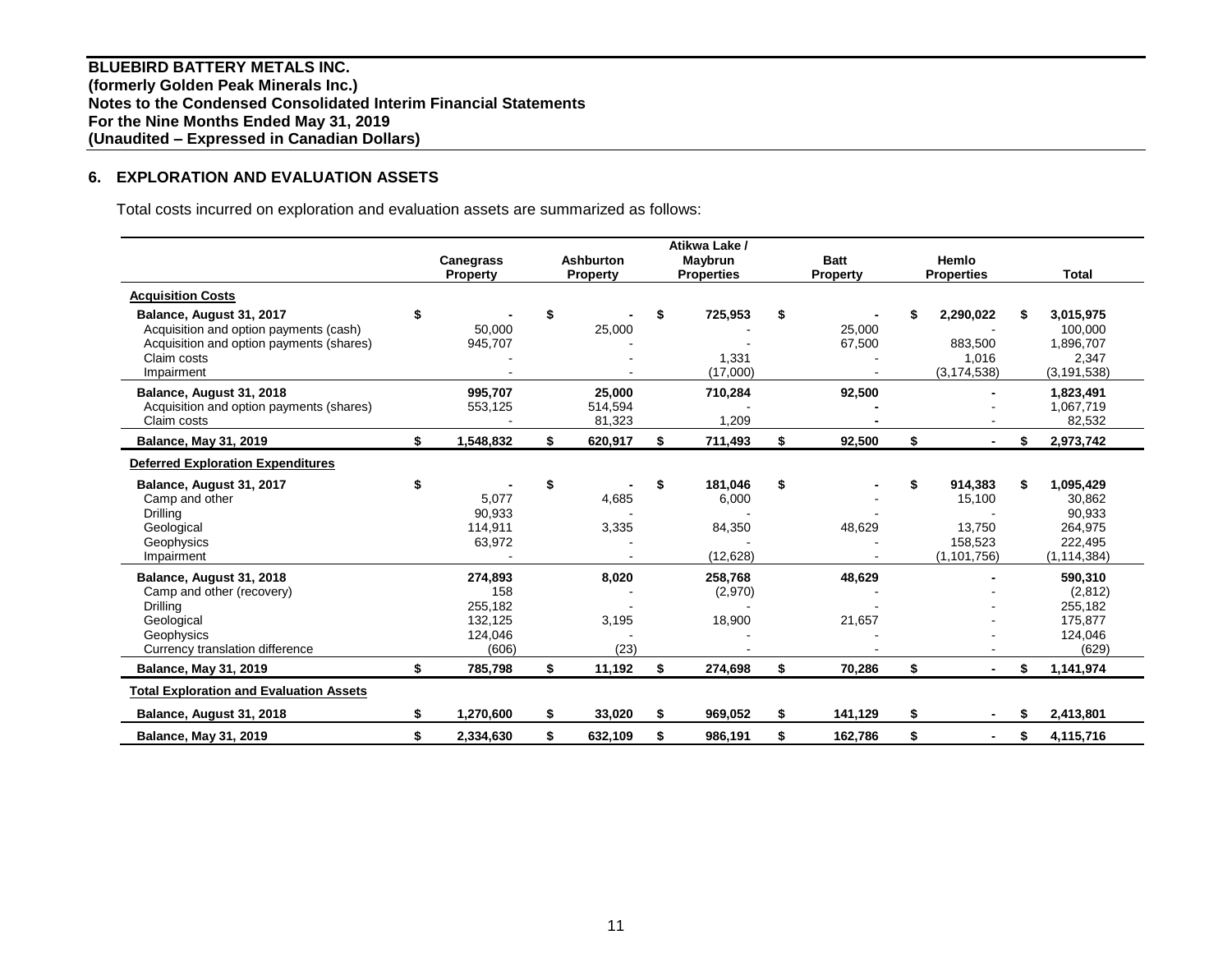a) Canegrass Property

On March 15, 2018, the Company entered into an option agreement with Trafalgar Resources Pty. Ltd. ("Trafalgar") to acquire a 100% interest in the Canegrass Property, located in the Mount Magnet region of Western Australia.

In consideration, the Company must make payments as follows:

- Cash payment of \$25,000 (paid) and issuance of 3,000,000 common shares of the Company (issued and valued at \$870,000) upon approval by the TSX-V (approval received on March 21, 2018);
- Issuance of an additional 1,875,000 common shares of the Company on or before March 21, 2019 (issued on March 21, 2019 and valued at \$553,125); and
- Issuance of an additional 1,875,000 common shares of the Company on or before March 21, 2020.

The Company must also incur exploration expenditures as follows:

- \$500,000 on or before March 21, 2019 (incurred);
- An additional \$1,000,000 on or before March 21, 2020; and
- An additional \$1,500,000 on or before March 21, 2021.

A finder's fee of 261,058 shares (issued and valued at \$75,707) was paid in relation to the agreement. Subject to further TSX-V approval, a discovery bonus of 1,500,000 common shares of the Company will be issued in the event of discovery of a copper/cobalt equivalent resource of 250,000 ounces or greater on the Canegrass Property.

The Company also paid a \$25,000 letter of intent ("LOI") fee to Trafalgar during the year ended August 31, 2018.

b) Ashburton Project

On August 8, 2018, the Company entered into an agreement to acquire a 100% interest in the Ashburton Project, located in Western Australia.

In consideration, the Company must make payments as follows:

- Issuing common shares of the Company upon completion with a volume weighted average price ("VWAP") over a 30-day period of \$750,000 (issued and valued at \$514,594 based on the trading price at the date of issuance); and
- Issuing common shares of the Company with a VWAP over a 30-day period of \$750,000 on October 9, 2019.

The Company also paid a \$25,000 LOI fee to the vendor during the year ended August 31, 2018.

c) Atikwa Lake / Maybrun Properties

On February 4, 2016, the Company entered into an agreement to acquire a 100% undivided interest in 20 mineral claims located in Ontario. As consideration, the Company issued 75,000 common shares of the Company at a value of \$60,000.

In March 2017, an additional five claims were acquired for \$6,480.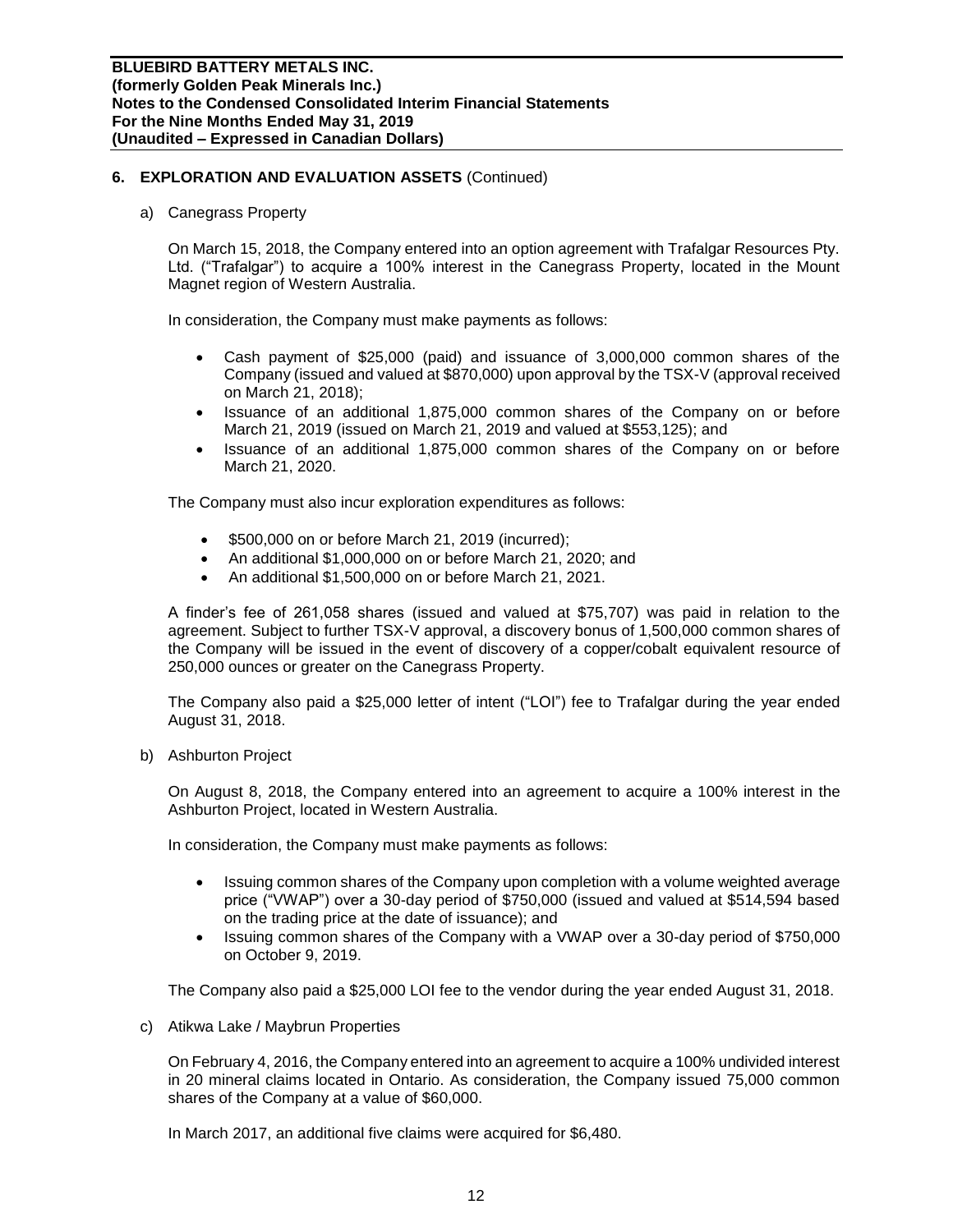c) Atikwa Lake / Maybrun Properties (continued)

On April 7, 2017, the Company entered into an agreement to acquire a 100% interest in the Maybrun Property located in Ontario. As consideration, the Company issued 1,200,000 common shares at a value of \$600,000 and paid \$40,000 in cash.

The vendors retained a 2% net smelter return royalty ("NSR") on the property. The Company had the option to purchase 1% of the 2% NSR (one-half) at a price of \$1,000,000.

On June 19, 2017, the Company entered into an option agreement to acquire additional claims on the Atikwa Lake Property. Under the terms of the option agreement, the Company could earn a 100% interest by making payments as follows:

- Issuing 25,000 common shares of the Company (issued) and making a cash payment of \$10,000 (paid) upon approval by the TSX-V;
- Issuing 25,000 common shares of the Company and making a cash payment of \$25,000 by June 23, 2018;
- Issuing 50,000 common shares of the Company and making a cash payment of \$35,000 by June 23, 2019; and
- Issuing 85,000 common shares of the Company and making a cash payment of \$60,000 by June 23, 2020.

The Company was also required to incur exploration expenditures on the additional claims as follows:

- \$50,000 on or before June 19, 2018;
- An additional \$75,000 on or before June 19, 2019; and
- An additional \$150,000 on or before June 19, 2020.

The vendors retained a 2% NSR on the property. The Company had the option to purchase 1% of the 2% NSR (one-half) at a price of \$1,000,000.

On April 6, 2018, the Company provided termination notice to the vendors of the June 19, 2017 option agreement. The Company recorded an impairment of \$29,628 as a result of the termination.

d) Batt Property

On March 26, 2018, the Company entered into an option agreement with Strategic Metals Ltd. ("Strategic") to acquire an 80% interest in the Batt Property, located in Yukon Territory. In consideration, the Company paid cash of \$25,000 and issued 250,000 common shares of the Company valued at \$67,500.

The Company must also incur exploration expenditures as follows:

- \$50,000 on or before March 31, 2019 (incurred);
- An additional \$150,000 on or before March 31, 2020; and
- An additional \$300,000 on or before March 31, 2021.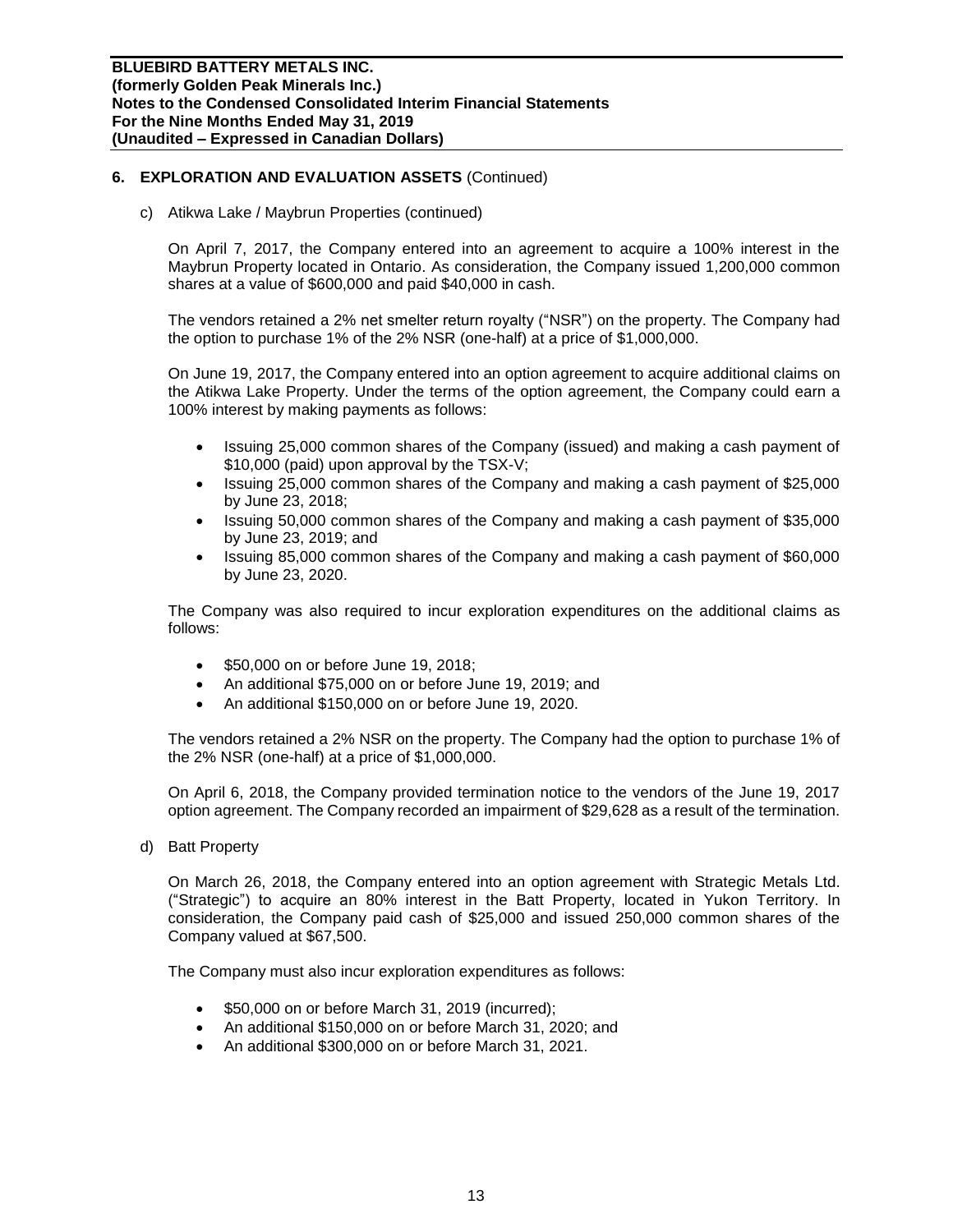d) Batt Property (continued)

Strategic retains a 1% NSR on the property. In the case the option agreement terms are met, a joint venture ("JV") will be formed between the Company and Strategic. Should Strategic's JV participation drop below 10%, the NSR will increase to 2%. At that time, the Company may repurchase 1% (one-half) of the NSR for \$1,000,000, subject to further TSX-V approval.

e) Hemlo Properties

#### *Heikki Property*

On October 28, 2016, and as amended November 17, 2017, the Company entered into four option agreements to acquire the Esa, Kulta, Seija and Soturi properties, collectively, the Heikki Property, located in Ontario. Under the terms of the option agreements, the Company can earn a 100% interest by making payments as follows:

- Issuing 2,600,000 common shares of the Company (issued and valued at \$1,040,000) and making a cash payment of \$105,000 (paid) upon approval by the TSX-V;
- Issuing 3,100,000 common shares of the Company (issued) by January 31, 2018; and
- Issuing 1,750,000 common shares of the Company by November 17, 2018.

The vendors retained a 3% NSR on each of the four properties. The Company had the option to purchase 1% of the 3% NSR (one-third) at a price of \$500,000.

On April 6, 2018, the Company provided termination notice to the vendors of the Heikki Property. The Company issued 3,100,000 common shares of the Company valued at \$883,500 in relation to the January 31, 2018 payment. The Company recorded an impairment of \$2,997,499 as a result of the termination.

### *Hemlo East*

On January 27, 2017, the Company entered into an option agreement to acquire the Hemlo East Property, located in Ontario. Under the terms of the option agreement, the Company could earn a 100% interest by making payments as follows:

- Issuing 750,000 common shares of the Company (issued and valued at \$352,500) and making a cash payment of \$100,000 (paid) upon approval by the TSX-V;
- Issuing 500,000 common shares of the Company and making a cash payment of \$100,000 by February 8, 2018;
- Issuing 500,000 common shares of the Company and making a cash payment of \$100,000 by February 8, 2019; and
- Issuing 500,000 common shares of the Company and making a cash payment of \$40,000 by February 8, 2020.

The Company was also required to incur exploration expenditures on the property as follows:

- \$600,000 on or before January 27, 2018;
- An additional \$600,000 on or before January 27, 2019; and
- An additional \$600,000 on or before January 27, 2020.

The vendor retained a 2.5% NSR on the property. The Company had the option to purchase 0.5% of the 2.5% NSR (one-fifth) at a price of US \$1,000,000.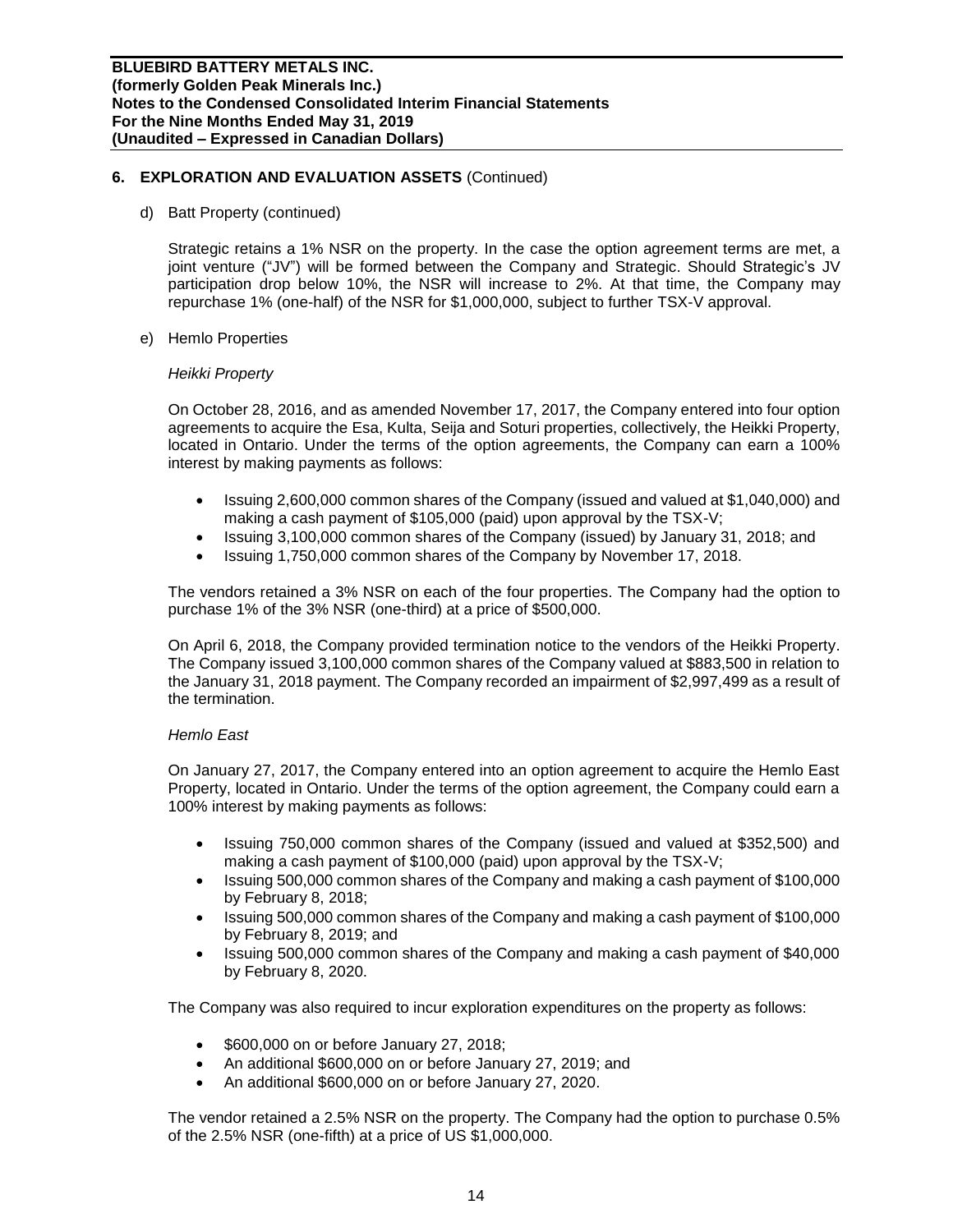e) Hemlo Properties (continued)

On January 31, 2018, the Company provided termination notice to the vendor of the Hemlo East Property. The Company recorded an impairment of \$591,195 as a result of the termination.

#### *Hemlo East Extension and Hemlo West*

On May 31, 2017, and as amended December 18, 2017 and January 31, 2018, the Company entered into two agreements to acquire additional claims in the Hemlo area. Under the terms of the agreements, the Company could earn a 100% interest by making payments as follows:

- Issuing 2,200,000 common shares of the Company upon approval by the TSX-V (issued and valued at \$682,000); and
- Issuing 1,000,000 common shares of the Company and making a cash payment of \$500,000 by March 2, 2018.

The vendors retained a 2% NSR on each property. The Company had the option to purchase 1% of each 2% NSR (one-half) at a price of \$1,000,000 each.

On April 6, 2018, the Company provided termination notice to the vendors of the Hemlo East Extension Property and Hemlo West Property. The Company recorded an impairment of \$687,600 as a result of the terminations.

# **7. RELATED PARTY BALANCES AND TRANSACTIONS**

These amounts of key management compensation are included in exploration and evaluation assets and the amounts shown on the condensed consolidated interim statements of comprehensive loss:

|                      | <b>Nine Months</b><br><b>Ended</b><br>May 31, 2019 |    |         |
|----------------------|----------------------------------------------------|----|---------|
| Consulting fees      | \$<br>82.617                                       | \$ |         |
| Geological           | \$<br>10.125                                       | \$ | 87,500  |
| Management fees      | \$<br>242,500                                      | \$ | 87,500  |
| Share-based payments | \$<br>282,495                                      | S  | 172,775 |

Key management includes directors and officers of the Company, including the Chief Executive Officer, President and Chief Financial Officer.

During the nine months ended May 31, 2019, the Company paid or accrued:

- \$27,000 (2018 \$27,000) in rent to a company with common officers;
- \$63,000 (2018 \$nil) in consulting fees to a private company controlled by an officer; and
- \$27,000 (2018 \$nil) in office expenses to a private company controlled by an officer.

As at May 31, 2019, included in accounts payable and accrued liabilities is \$258,695 (August 31, 2018 - \$31,465) due to directors and officers of the Company and \$6,300 (August 31, 2018 - \$nil) due to a company with common officers and directors.

As at May 31, 2019, included in loan payable is \$125,000 (August 31, 2018 - \$nil) due to a private company controlled by an officer. The amount is non-interest-bearing and without terms of repayment.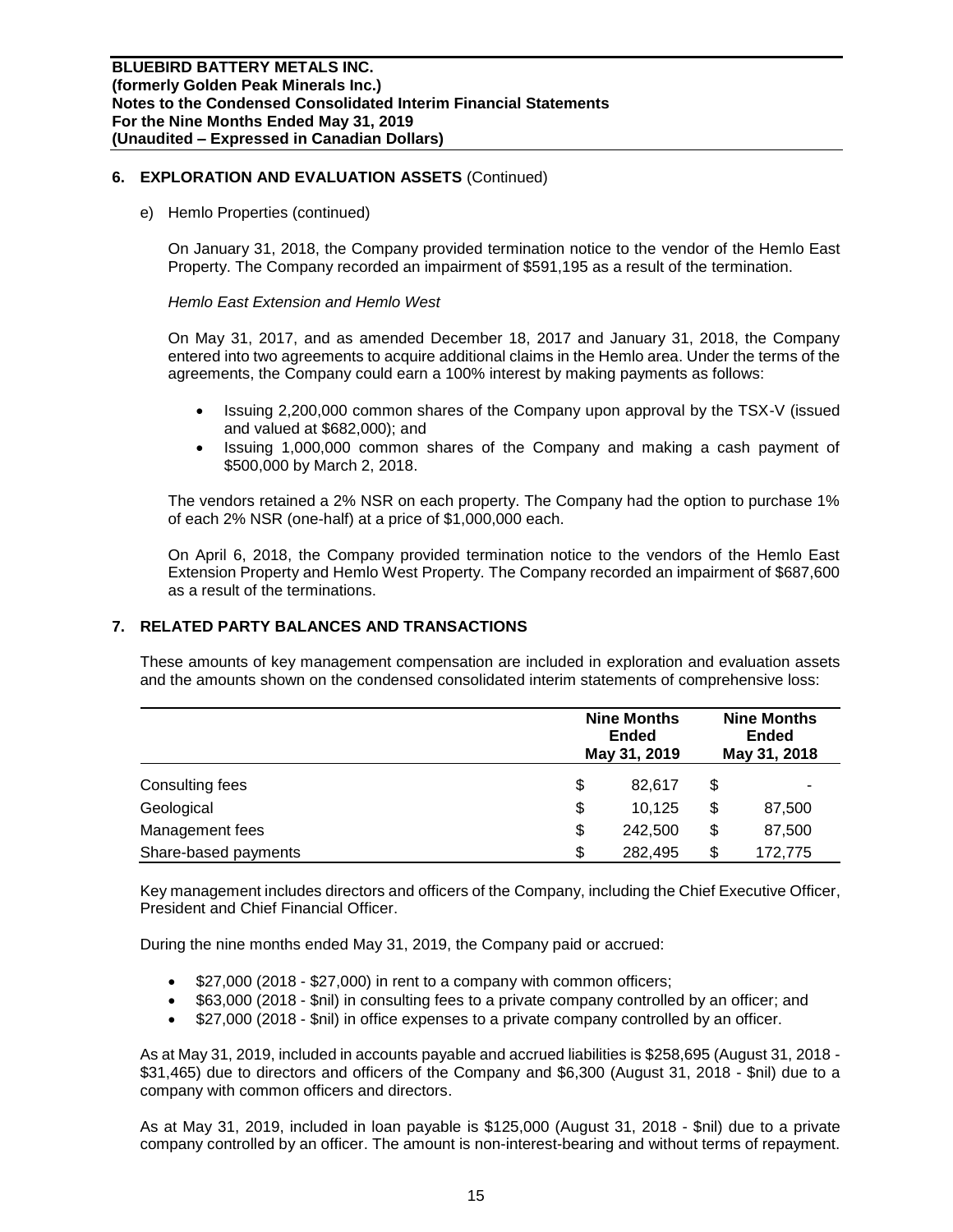# **8. SHARE CAPITAL**

a) Authorized

The Company is authorized to issue an unlimited number of common shares without par value.

b) Issued and outstanding

*During the nine months ended May 31, 2019*

- On October 9, 2018, the Company issued 1,633,631 common shares valued at \$514,594 for the acquisition of the Ashburton Property (Note 6(b)).
- On March 21, 2019, the Company issued 1,875,000 common shares valued at \$553,125 for the acquisition of the Canegrass Property (Note 6(a)).
- During the nine months ended May 31, 2019, the Company received \$628,347 pursuant to the exercise of 3,787,699 warrants and \$120,000 on the exercise of 600,000 stock options. The Company transferred \$87,887, the previously recorded fair value of the stock options, from contributed surplus to share capital upon exercise of the stock options.

*During the year ended August 31, 2018*

• On February 23, 2018, the Company completed a non-brokered private placement for gross proceeds of \$1,697,346. The Company issued 14,144,546 units at a price of \$0.12 per unit. Each unit consisted of one common share of the Company and one share purchase warrant. Each warrant entitles the holder to acquire one common share of the Company at an exercise price of \$0.15 for a period of two years.

The Company incurred finder's fees of \$83,914 and other share issue costs of \$9,237. The Company also issued 399,285 finder's warrants valued at \$51,986 (Note 8(c)) and entitling the holder to acquire one non-flow-through common share of the Company at an exercise price of \$0.15 for a period of two years.

- On March 22, 2018, the Company issued 3,261,058 common shares valued at \$945,707 for the acquisition of the Canegrass Property, which included a 261,058-share issuance for a finder's fee (Note 6(a)).
- On April 9, 2018, the Company issued 250,000 common shares valued at \$67,500 for the acquisition of the Batt Property (Note 6(d)).
- On May 14, 2018, the Company issued 3,100,000 common shares valued at \$883,500 for the acquisition of the Heikki Property (Note 6(e)).
- During the year ended August 31, 2018, the Company received \$688,215 pursuant to the exercise of 3,890,992 warrants.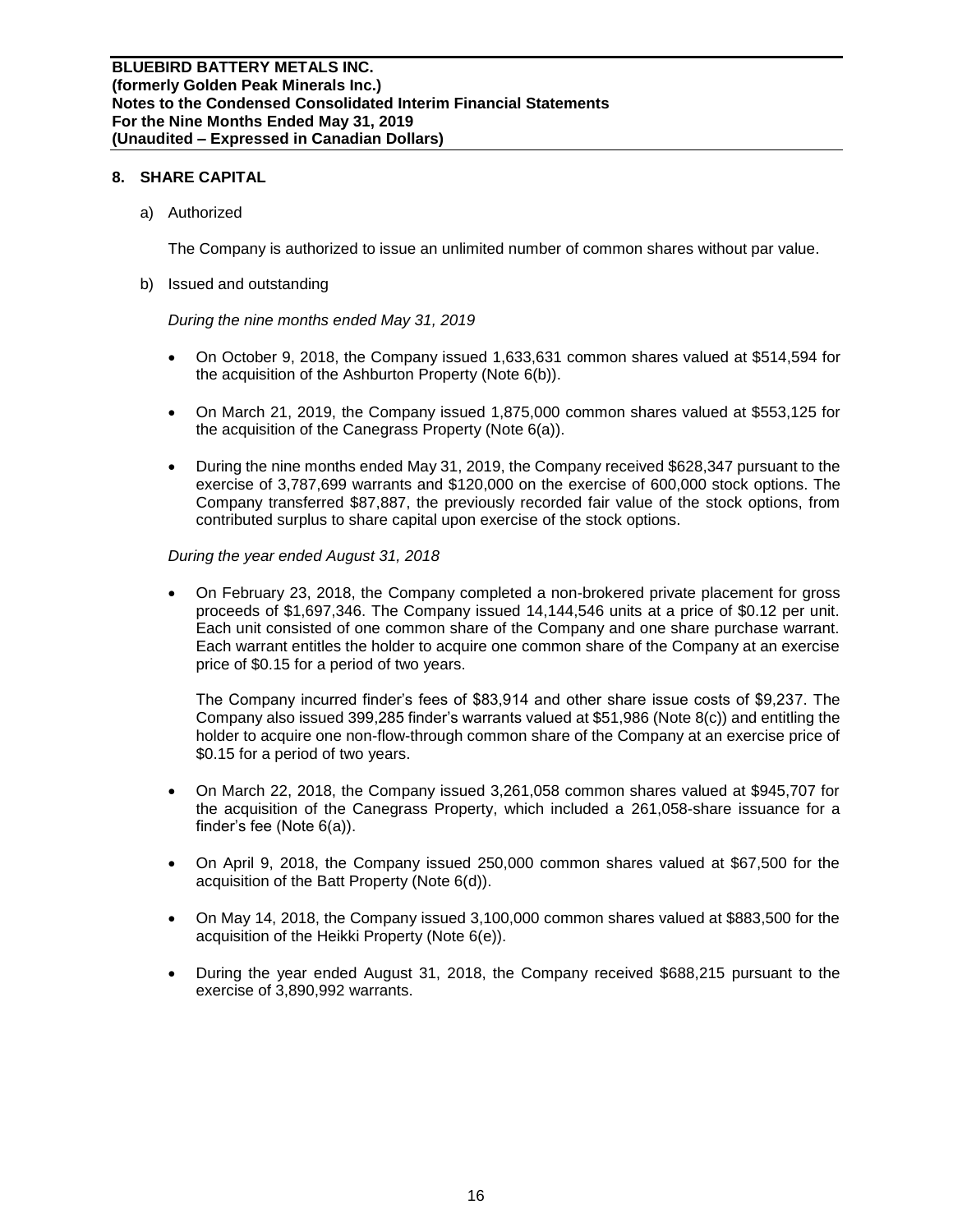# **8. SHARE CAPITAL** (Continued)

### c) Warrants

Warrant transactions and the number of warrants outstanding for the nine months ended May 31, 2019 and year ended August 31, 2018 are summarized as follows:

|                                  |                       | May 31, 2019                                 | <b>August 31, 2018</b>    |                                              |  |
|----------------------------------|-----------------------|----------------------------------------------|---------------------------|----------------------------------------------|--|
|                                  | Number of<br>Warrants | Weighted<br>Average<br><b>Exercise Price</b> | Number of<br>Warrants     | Weighted<br>Average<br><b>Exercise Price</b> |  |
| Outstanding, beginning of period | 14,841,405            | \$0.17                                       | 4,188,566                 | \$0.23                                       |  |
| Issued<br>Exercised              | (3,787,699)           | -<br>\$0.17                                  | 14,543,831<br>(3,890,992) | \$0.15<br>\$0.18                             |  |
| Expired                          | (716,371)             | \$0.35                                       |                           | ۰                                            |  |
| Outstanding, end of period       | 10,337,335            | \$0.15                                       | 14,841,405                | \$0.17                                       |  |

The following warrants were outstanding and exercisable at May 31, 2019:

| <b>Expiry Date</b>                    | <b>Weighted Average</b><br><b>Remaining Contractual</b><br>Life in Years | <b>Exercise Price</b> | Warrants              |
|---------------------------------------|--------------------------------------------------------------------------|-----------------------|-----------------------|
| February 23, 2020<br>October 26, 2020 | 0.73<br>1.41                                                             | \$ 0.15<br>\$0.36     | 10,160,298<br>177,037 |
|                                       | 0.75                                                                     |                       | 10,337,335            |

The Company applies the fair value method using the Black-Scholes option pricing model in accounting for its finder's warrants granted. The fair value of each finder's warrant grant was calculated using the following weighted average assumptions:

|                                        | May 31, 2019 | <b>August 31, 2018</b> |
|----------------------------------------|--------------|------------------------|
| Expected life (years)                  | N/A          | 2.00                   |
| Risk-free interest rate                | N/A          | 1.78%                  |
| Expected annualized volatility         | N/A          | 104%                   |
| Dividend yield                         | N/A          | N/A                    |
| Stock price at grant date              | N/A          | \$0.21                 |
| Exercise price                         | N/A          | \$0.15                 |
| Weighted average grant date fair value | N/A          | \$0.13                 |

Option pricing models require the input of highly subjective assumptions regarding volatility. The Company has used historical volatility to estimate the volatility of the share price.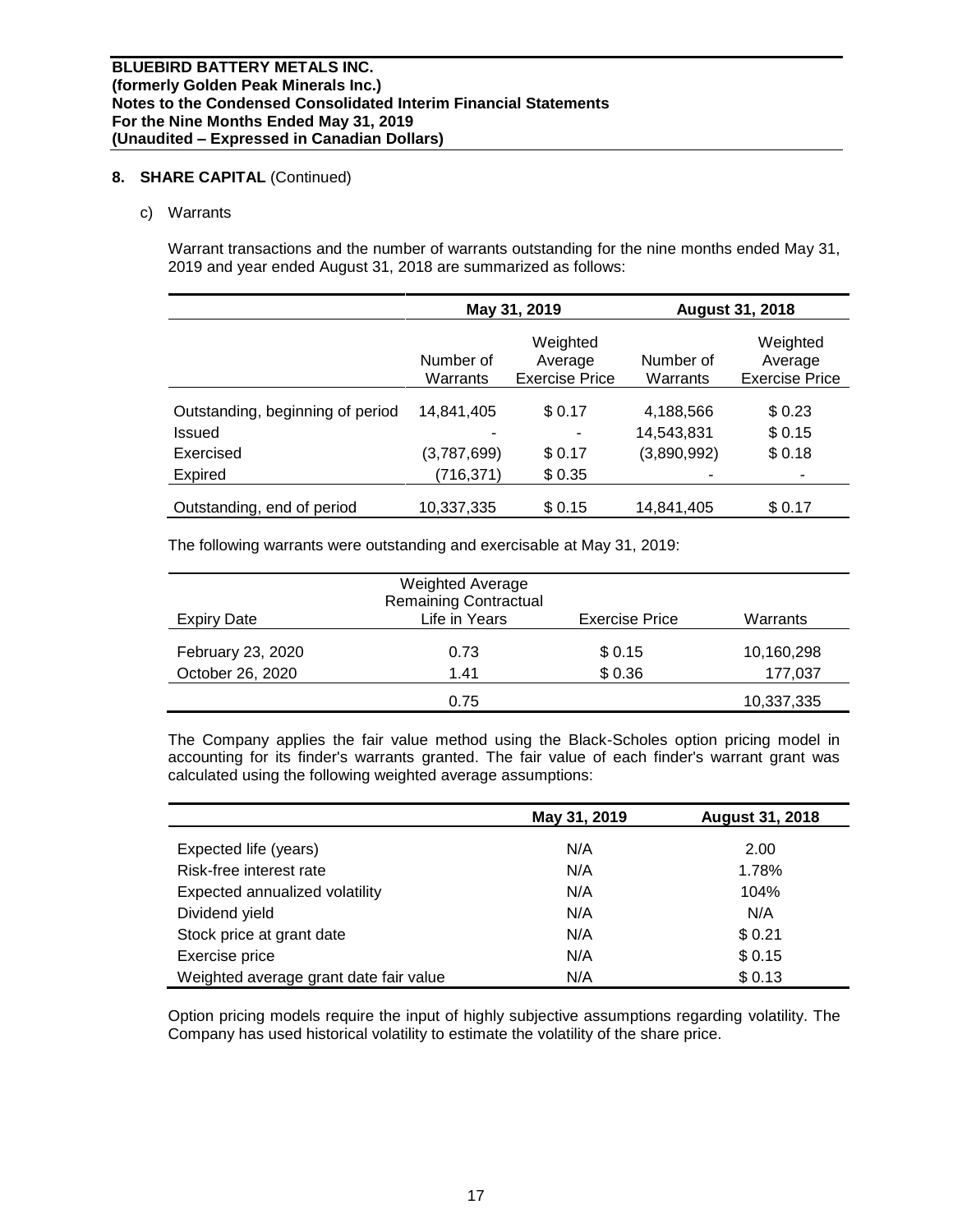# **8. SHARE CAPITAL** (Continued)

### d) Stock options

The Company adopted a Stock Option Plan (the "Plan") to grant incentive stock options to directors, officers, employees and consultants. Under the Plan, the aggregate number of common shares that may be subject to option at any one time may not exceed 10% of the issued common shares of the Company as of that date, including options granted prior to the adoption of the Plan. Options granted may not exceed a term of 10 years, and the term will be reduced to one year following the date of death of the optionee. All options vest when granted unless they are otherwise specified by the Board of Directors or if they are granted for investor relations activities. Options granted for investor relations activities vest over a 12-month period with no more than 25% of the options vesting in any three-month period.

The following is a summary of option transactions under the Company's Plan for the nine months ended May 31, 2019 and year ended August 31, 2018:

|                                  | May 31, 2019 |          | <b>August 31, 2018</b> |          |
|----------------------------------|--------------|----------|------------------------|----------|
|                                  |              | Weighted |                        | Weighted |
|                                  |              | Average  |                        | Average  |
|                                  | Number of    | Exercise | Number of              | Exercise |
|                                  | Options      | Price    | Options                | Price    |
| Outstanding, beginning of period | 3,300,000    | \$0.30   | 1,389,000              | \$0.42   |
| <b>Expired</b>                   | (1,075,000)  | \$0.29   | (289,000)              | \$0.29   |
| Exercised                        | (600,000)    | \$0.20   |                        |          |
| Granted                          | 3,360,000    | \$0.23   | 2,200,000              | \$0.24   |
| Outstanding, end of period       | 4,985,000    | \$0.26   | 3,300,000              | \$0.30   |

The following options were outstanding and exercisable at May 31, 2019:

| <b>Expiry Date</b> | Weighted<br>Average<br>Remaining<br>Contractual Life<br>in Years | <b>Exercise Price</b> | Outstanding | Exercisable |
|--------------------|------------------------------------------------------------------|-----------------------|-------------|-------------|
|                    |                                                                  |                       |             |             |
| February 28, 2020  | 0.75                                                             | \$0.22                | 100,000     | 100,000     |
| April 11, 2020     | 0.87                                                             | \$0.40                | 1,025,000   | 1,025,000   |
| November 1, 2020   | 1.42                                                             | \$0.25                | 300,000     | 300,000     |
| March 8, 2021      | 1.77                                                             | \$0.20                | 400,000     | 400,000     |
| March 28, 2021     | 1.83                                                             | \$0.285               | 200,000     | 200,000     |
| January 23, 2022   | 2.65                                                             | \$0.22                | 2,475,000   | 2,475,000   |
| May 1, 2022        | 2.92                                                             | \$0.25                | 485,000     | 485,000     |
|                    | 2.26                                                             |                       | 4.985.000   | 4.985.000   |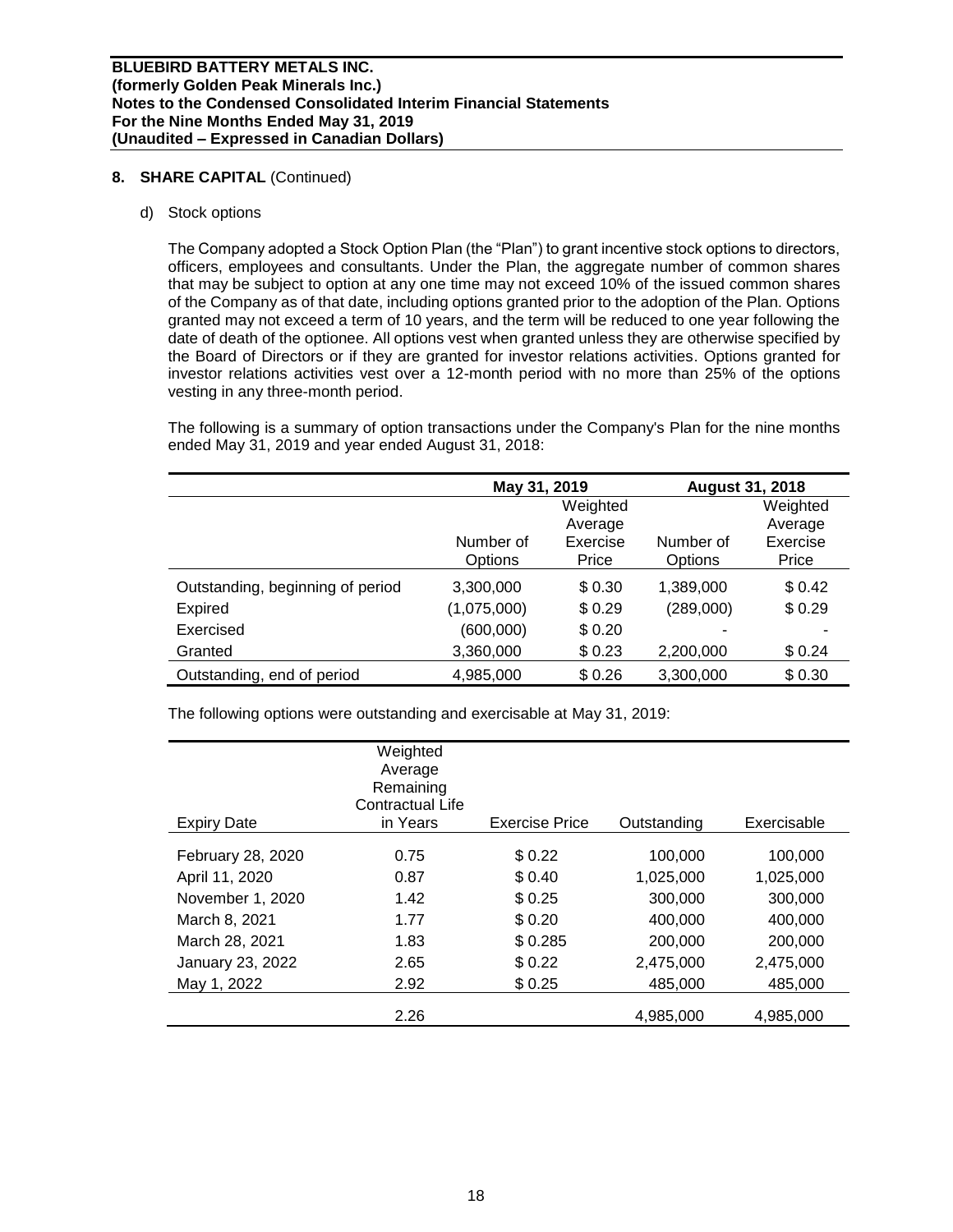# **8. SHARE CAPITAL** (Continued)

# d) Stock options (continued)

The Company applies the fair value method using the Black-Scholes option pricing model in accounting for its stock options granted. The fair value of each stock option grant was calculated using the following weighted average assumptions:

|                                        | May 31, 2019 | <b>August 31, 2018</b> |
|----------------------------------------|--------------|------------------------|
| Expected life (years)                  | 2.91         | 3.00                   |
| Risk-free interest rate                | 1.88%        | 1.92%                  |
| Expected annualized volatility         | 127%         | 133%                   |
| Dividend yield                         | N/A          | N/A                    |
| Stock price at grant date              | \$0.23       | \$0.23                 |
| Exercise price                         | \$0.23       | \$0.24                 |
| Weighted average grant date fair value | \$0.16       | \$0.18                 |

Option pricing models require the input of highly subjective assumptions regarding volatility. The Company has used historical volatility to estimate the volatility of the share price.

# **9. FINANCIAL INSTRUMENTS**

The Company's financial instruments include cash and accounts payable. Cash is classified as FVTPL. Receivables are classified as measured at amortized cost. Accounts payable and loan payable are classified as measured at amortized cost. The carrying values of these instruments approximate their fair values due to the relatively short periods to maturity of these instruments.

The following table sets forth the Company's financial asset measured at fair value by level within the fair value hierarchy as follows:

| May 31, 2019           | Level 1 | Level 2 | Level 3 | Total        |
|------------------------|---------|---------|---------|--------------|
| Cash                   | 27.817  | ۰       | \$<br>٠ | 27,817<br>Ъ  |
| <b>August 31, 2018</b> | Level 1 | Level 2 | Level 3 | Total        |
| Cash                   | 260,836 | S<br>۰  | \$<br>- | 260,836<br>S |

### *Financial risk management objectives and policies*

The risks associated with these financial instruments and the policies on how to mitigate these risks are set out below. Management manages and monitors these exposures to ensure appropriate measures are implemented in a timely and effective manner.

a) Credit risk

Credit risk is the risk of an unexpected loss if a customer or third party to a financial instrument fails to meet its contractual obligations. The financial instrument that potentially subjects the Company to concentrations of credit risk consists principally of cash. To minimize the credit risk on cash, the Company places the instrument with a major Canadian financial institution.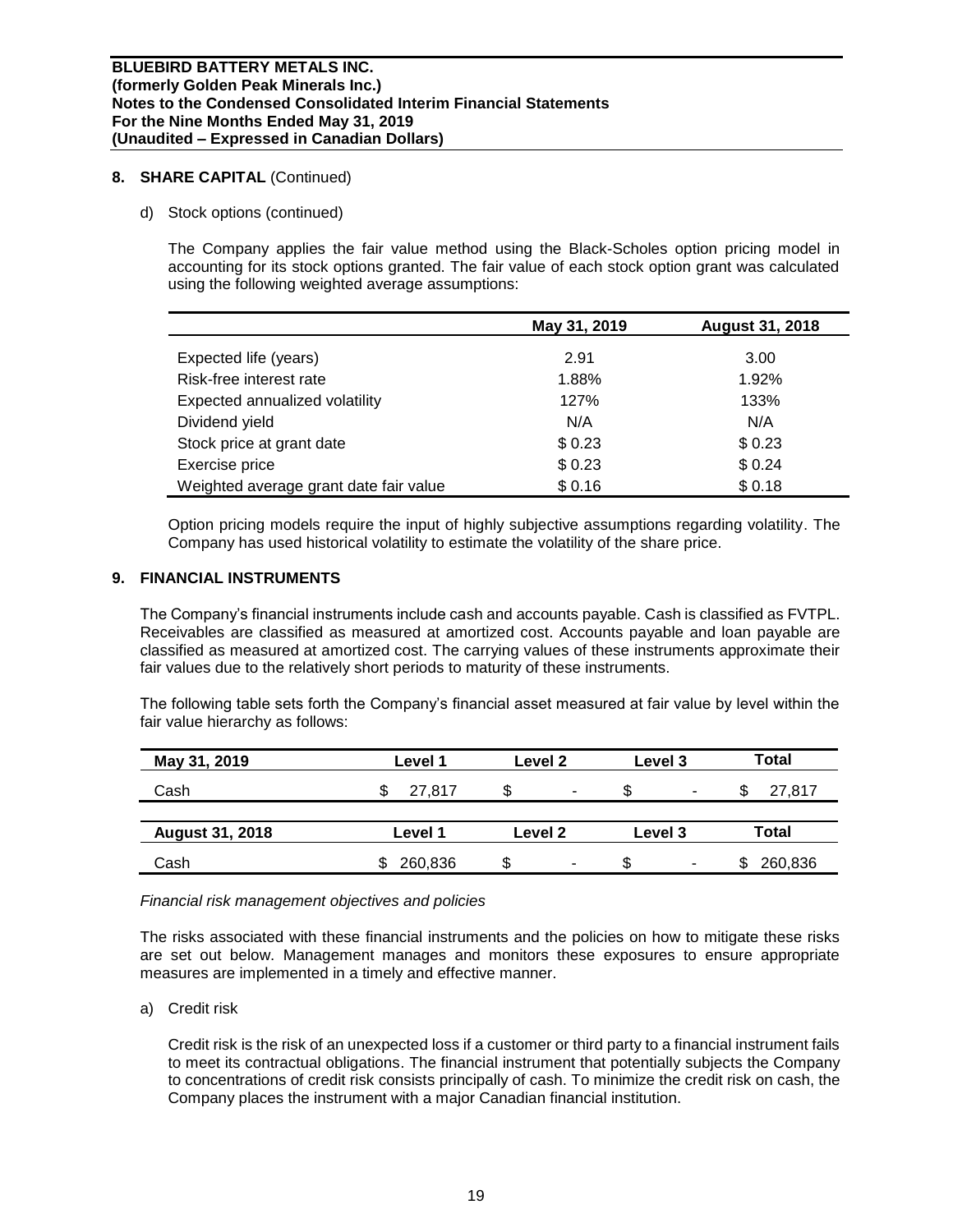# **9. FINANCIAL INSTRUMENTS** (Continued)

b) Liquidity risk

The Company manages liquidity risk by maintaining a balance between continuity of funding and flexibility through the use of borrowings. Management closely monitors the liquidity position and expects to have adequate sources of funding to finance the Company's projects and operations. As at May 31, 2019, the Company had cash of \$27,817 (August 31, 2018 - \$260,836) to settle accounts payable and accrued liabilities of \$812,854 (August 31, 2018 - \$419,643), which fall due for payment within 30 days of May 31, 2019. All of the liabilities presented as accounts payable are due within 30 days of the reporting date.

c) Market risk

Market risk is the risk that changes in market prices, such as foreign exchange rates and interest rates, will affect the Company's income or the value of its holdings of financial instruments. The objective of market risk management is to manage and control market risk exposures within acceptable parameters, while optimizing the return on capital.

- *i) Currency risk –* Currency risk is the risk that the fair value or future cash flows will fluctuate as a result of changes in foreign exchange rates. The Company has operations in Canada and Australia and incurs operating and exploration expenditures in both currencies. The fluctuation of the Canadian dollar in relation to the Australian dollar will have an impact upon the results of the Company. A fluctuation in the exchange rates between the Canadian and Australian dollars of 10% would result in a change to the Company's cash of \$2,500 and accounts payable and accrued liabilities of \$13,000. The Company does not use any techniques to mitigate currency risk.
- *ii) Interest rate risk –* The Company is exposed to interest rate risk on the variable rate of interest earned on bank deposits. The fair value interest rate risk on bank deposits is insignificant as the deposits are short-term. The Company has not entered into any derivative instruments to manage interest rate fluctuations. The Company has no interest-bearing financial liabilities.
- *iii) Other price risk –* Other price risk is the risk that the fair value or future cash flows of a financial instrument will fluctuate due to changes in market prices, other than those arising from interest rate risk. The Company does not have significant exposure to this risk.

# **10. MANAGEMENT OF CAPITAL**

The Company considers its capital to be comprised of shareholders' equity.

The Company manages the capital structure and makes adjustments to it in light of changes in economic conditions and the risk characteristics of the underlying assets. To maintain or adjust the capital structure, the Company may attempt to issue new shares. Although the Company has been successful at raising funds in the past through the issuance of share capital, it is uncertain whether it will continue this method of financing due to the current difficult market conditions.

In order to facilitate the management of its capital requirements, the Company prepares expenditure budgets that are updated as necessary depending on various factors, including successful capital deployment and general industry conditions.

Management reviews the capital structure on a regular basis to ensure that the above objectives are met. There have been no changes to the Company's approach to capital management during the nine months ended May 31, 2019 or year ended August 31, 2018. The Company is not subject to externally imposed capital requirements.